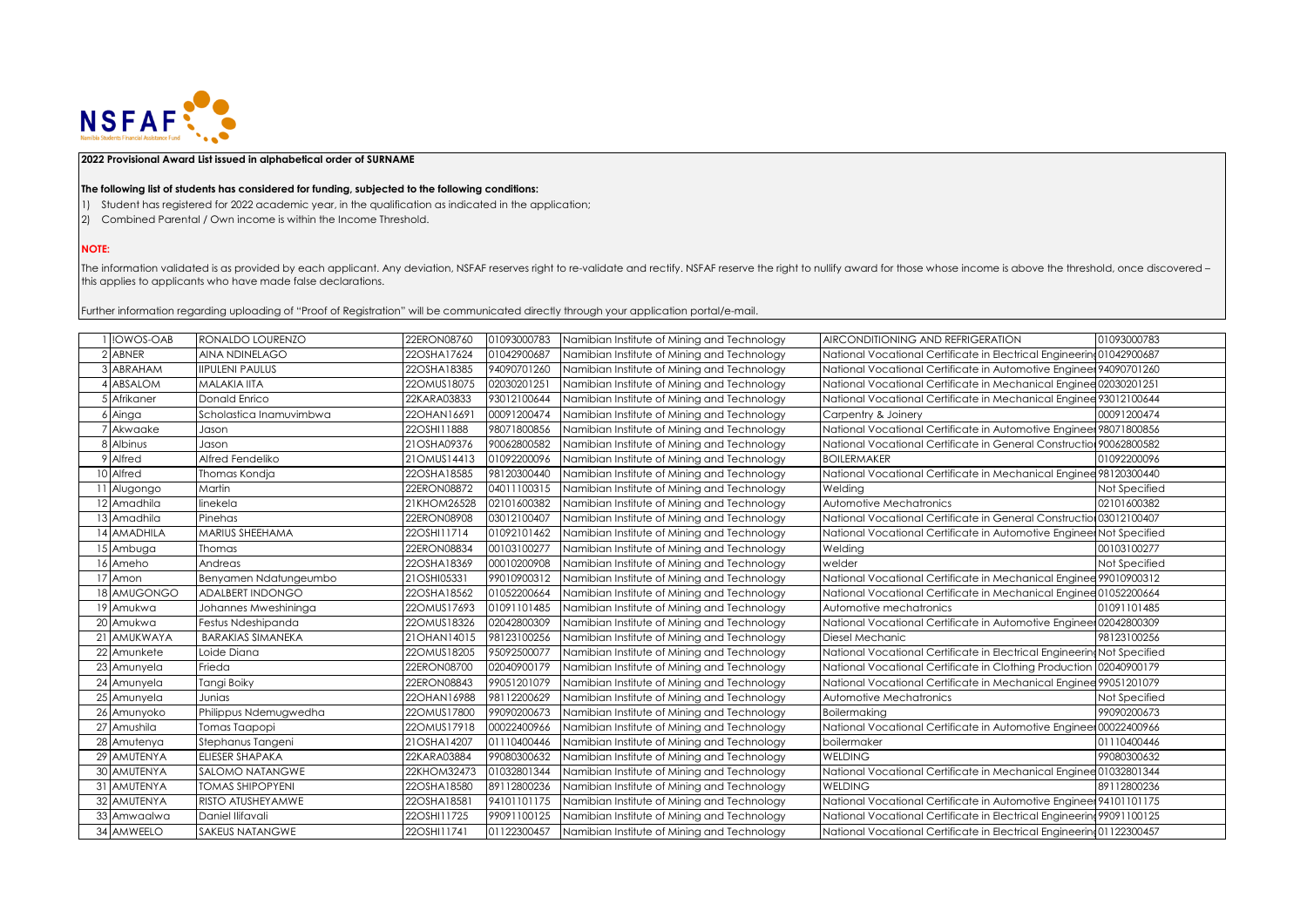| 35 ANANIAS            | <b>SAKEUS SHITALENI</b>     | 22OSHA18576 | 99072301447 | Namibian Institute of Mining and Technology | <b>WELDING</b>                                                        | 99072301447   |
|-----------------------|-----------------------------|-------------|-------------|---------------------------------------------|-----------------------------------------------------------------------|---------------|
| 36 ANDREAS            | <b>GERSON</b>               | 21OMUS14516 | 97110800652 | Namibian Institute of Mining and Technology | <b>DIESEL MECHANIC</b>                                                | 97110800652   |
| 37 ANDREAS            | LINUS IIYAMBO MEGAMENO      | 22OHAN16903 | 98031001065 | Namibian Institute of Mining and Technology | Boilermaking                                                          | 98031001065   |
| 38 ANDREAS            | <b>LINUS</b>                | 22OSHA18376 | 98051000307 | Namibian Institute of Mining and Technology | National Vocational Certificate in Mechanical Enginee 98051000307     |               |
| 39<br>Andreas         | Joseph                      | 22OSHI11792 | 97090901068 | Namibian Institute of Mining and Technology | <b>WELDING</b>                                                        | 97090901068   |
| 40<br>Angombe         | Festus                      | 21KARA03117 | 00042411165 | Namibian Institute of Mining and Technology | Diesel mechanic                                                       | Not Specified |
| 41<br>Anguku          | Sakaria                     | 21OSHI09198 | 98073000261 | Namibian Institute of Mining and Technology | National Vocational Certificate in Mechanical Enginee 98073000261     |               |
| 42<br>Anguku          | Simon Ndinoomwa             | 22OSHI12052 | 98092200335 | Namibian Institute of Mining and Technology | National Vocational Certificate in Electrical Engineering             | 98092200335   |
| 43 ANGULA             | Joseph Linus Twamanguluka   | 21KHOM27908 | 99032200135 | Namibian Institute of Mining and Technology | Automotive mechatronic                                                | None          |
| 44 Angula             | Hasho                       | 22KHOM32255 | 01032400552 | Namibian Institute of Mining and Technology | Plumbing and Sheet Metal                                              | 01032400552   |
| 45 Angula             | Shihaleni, Tulinanye        | 22KHOM32315 | 01010800418 | Namibian Institute of Mining and Technology | Fitting                                                               | Not Specified |
| 46 ANGULA             | <b>JOHANNES</b>             | 22OMUS17812 | 02051000317 | Namibian Institute of Mining and Technology | AUTOMOTIVE MECHATRONICS                                               | 02051000317   |
| 47<br>Angula          | Leonard                     | 22OSHI11890 | 99020701037 | Namibian Institute of Mining and Technology | Weldina                                                               | 99020701037   |
| 48 APOLLUS            | RICHARDT MUBASEN REGAIN     | 22KARA03861 | 01010400177 | Namibian Institute of Mining and Technology | AUTOMOTIVE MECHATRONICS                                               | 01010400177   |
| <b>ASHIPALA</b><br>49 | SAMUEL IYAMBO               | 22OSHI11773 | 00031400728 | Namibian Institute of Mining and Technology | <b>WELDIND SPECIAL</b>                                                | 00031400728   |
| 50 ASHOOLO            | <b>PAULUS LINEKELA</b>      | 22OSHI11893 | 00031700934 | Namibian Institute of Mining and Technology | National Vocational Certificate in Automotive Engineer 00031700934    |               |
| 51 Ausiku             | Johannes Shilomboleni       | 22KHOM32014 | 01123000204 | Namibian Institute of Mining and Technology | Fitting & Turning                                                     | 01123000204   |
| 52 AWENE              | <b>THOMAS NANDE</b>         | 22OMAH02915 | 04051000362 | Namibian Institute of Mining and Technology | <b>BOILERMAKING</b>                                                   | 04051000362   |
| 53 Awene              | Vilho                       | 22OSHA18503 | 01051700299 | Namibian Institute of Mining and Technology | Carpentry & Joinery                                                   | 01051700299   |
| 54 BAMPTON            | <b>RIVALDO</b>              | 22ERON09116 | 00061200336 | Namibian Institute of Mining and Technology | INSTRUMENTATION                                                       | 00061200336   |
| 55 Basson             | Magrieth                    | 22ERON08882 | 99010800253 | Namibian Institute of Mining and Technology | Welding                                                               | 99010800253   |
| 56 BEES               | <b>RONALDO</b>              | 22ERON08825 | 02060800358 | Namibian Institute of Mining and Technology | INSTRUMENTATION                                                       | 02060800358   |
| 57 BENICIO            | <b>MARTINHO</b>             | 22KAVE13225 | 01031700668 | Namibian Institute of Mining and Technology | <b>ELECTRICAL</b>                                                     | 01031700668   |
| 58 BENJAMIN           | <b>SHOOPALA SOIN</b>        | 22KARA03875 | 00111101018 | Namibian Institute of Mining and Technology | <b>WELDING</b>                                                        | 00111101018   |
| 59 BENYAMEN           | <b>MARITINA JOHANNES</b>    | 21OHAN14041 | 98051201388 | Namibian Institute of Mining and Technology | National Vocational Certificate in Automotive Engineer 98051201388    |               |
| <b>CHIVIA</b><br>60   | <b>RODRIEK M</b>            | 22KAVE13251 | 01120200709 | Namibian Institute of Mining and Technology | <b>AUTOMOTIVE MECHATRONICS</b>                                        | 01120200709   |
| Cloete<br>61          | Angelo                      | 22HARD02164 | 03072200343 | Namibian Institute of Mining and Technology | Welding                                                               | 03072200343   |
| <b>CLOETE</b><br>62   | JACO DAR-MARCO              | 22KARA03886 | 97061100486 | Namibian Institute of Mining and Technology | <b>WELDING</b>                                                        | 97061100486   |
| 63<br>Coetzee         | Jamile Aldion Dean          | 22ERON08809 | 04010500093 | Namibian Institute of Mining and Technology | Automotive Mechatronics                                               | Not Specified |
| 64 COHLMANN           | CUDERIO GRUZERIO EDWARDO    | 22KARA03931 | 00110900294 | Namibian Institute of Mining and Technology | <b>FITTING</b>                                                        | 00110900294   |
| 65<br>Cornelius       | Asser Tangeni               | 22ERON08783 | 93020600693 | Namibian Institute of Mining and Technology | Welding                                                               | 93020600693   |
| 66 Damaseb            | Leandro Courtney Shorquille | 22KHOM32287 | 00121300692 | Namibian Institute of Mining and Technology | Fitting & Turning                                                     | 00121300692   |
| 67 DAVID              | <b>DAVID</b>                | 21omus14862 | 98082000899 | Namibian Institute of Mining and Technology | <b>MILLWRIGHT</b>                                                     | 98082000899   |
| 68 DAVID              | SOWETO NAEMI                | 22ERON08883 | 02090200456 | Namibian Institute of Mining and Technology | INSTRUMENTATION                                                       | 02090200456   |
| 69 DAVID              | <b>DAVID TANGENI</b>        | 22OHAN16809 | 98011900943 | Namibian Institute of Mining and Technology | <b>AUTOMOTIVE MECHATRONICS</b>                                        | NAS47/0158    |
| 70 David              | Henriette                   | 22OSHA18246 | 01021300128 | Namibian Institute of Mining and Technology | National Vocational Certificate in Clothing Production 01021300128    |               |
| 71 DAVID              | ELIASER TULELA              | 22OSHI11810 | 96080700271 | Namibian Institute of Mining and Technology | <b>WELDING</b>                                                        | 96080700271   |
| 72 De Klerk           | <b>Brendon</b>              | 22HARD02166 | 03052800997 | Namibian Institute of Mining and Technology | Welding                                                               | 03052800997   |
| 73 DEMETELIUS         | <b>VEIKO NDJENO</b>         | 22OMUS17900 | 98102300949 | Namibian Institute of Mining and Technology | National Vocational Certificate in Electrical Engineering 98102300949 |               |
| 74 Diergaardt         | Devin                       | 22ERON08930 | 01091800111 | Namibian Institute of Mining and Technology | Fitting                                                               | Not Specified |
| 75 DIERGAARDI         | STEFAN GEORGE MORTIMER JEAN | 22HARD02142 | 89011900014 | Namibian Institute of Mining and Technology | AUTOMOTIVE MECHATRONICS                                               | 89011900014   |
| 76 Diergaardt         | Darryl Berend Karel Arrie   | 22OTJO06736 | 98012100417 | Namibian Institute of Mining and Technology | Electrical                                                            | 98012100417   |
| 77 DIKE               | PETRUS MUDUMBI              | 22KAVE13420 | 98061400634 | Namibian Institute of Mining and Technology | <b>ELECTRICAL</b>                                                     | 98061400634   |
| 78 DIMUKWETE          | LAGONDINA PASHUKENI         | 22OMUS18015 | 01062500857 | Namibian Institute of Mining and Technology | National Vocational Certificate in Automotive Engineer 01062500857    |               |
| 79 Doeseb             | Elves Haufiku               | 22OSHI11800 | 98021501332 | Namibian Institute of Mining and Technology | National Vocational Certificate in Automotive Engineer 98021501332    |               |
| 80 Draghoender        | Vernon                      | 22HARD02167 | 89021500055 | Namibian Institute of Mining and Technology | Welding                                                               | 89021800055   |
| 81 Dumeni             | Festus                      | 22OHAN17072 | 91061200442 | Namibian Institute of Mining and Technology | Plumbing & Sheet Metal                                                | 91061200442   |
| 82 Dumeni             | Timoteus Hilifavali         | 22OMUS18534 | 99042501057 | Namibian Institute of Mining and Technology | National Vocational Certificate in Automotive Engineer 0816605844     |               |
| 83 EDWARD             | <b>DAVID NADHPITE</b>       | 22OSHA18280 | 02121900284 | Namibian Institute of Mining and Technology | National Vocational Certificate in Electrical Engineering02121900284  |               |
| 84 EELU               | <b>SIMEON TUYOLENI</b>      | 22OMUS17739 | 97081300421 | Namibian Institute of Mining and Technology | <b>ELECTRICAL</b>                                                     | 97081300421   |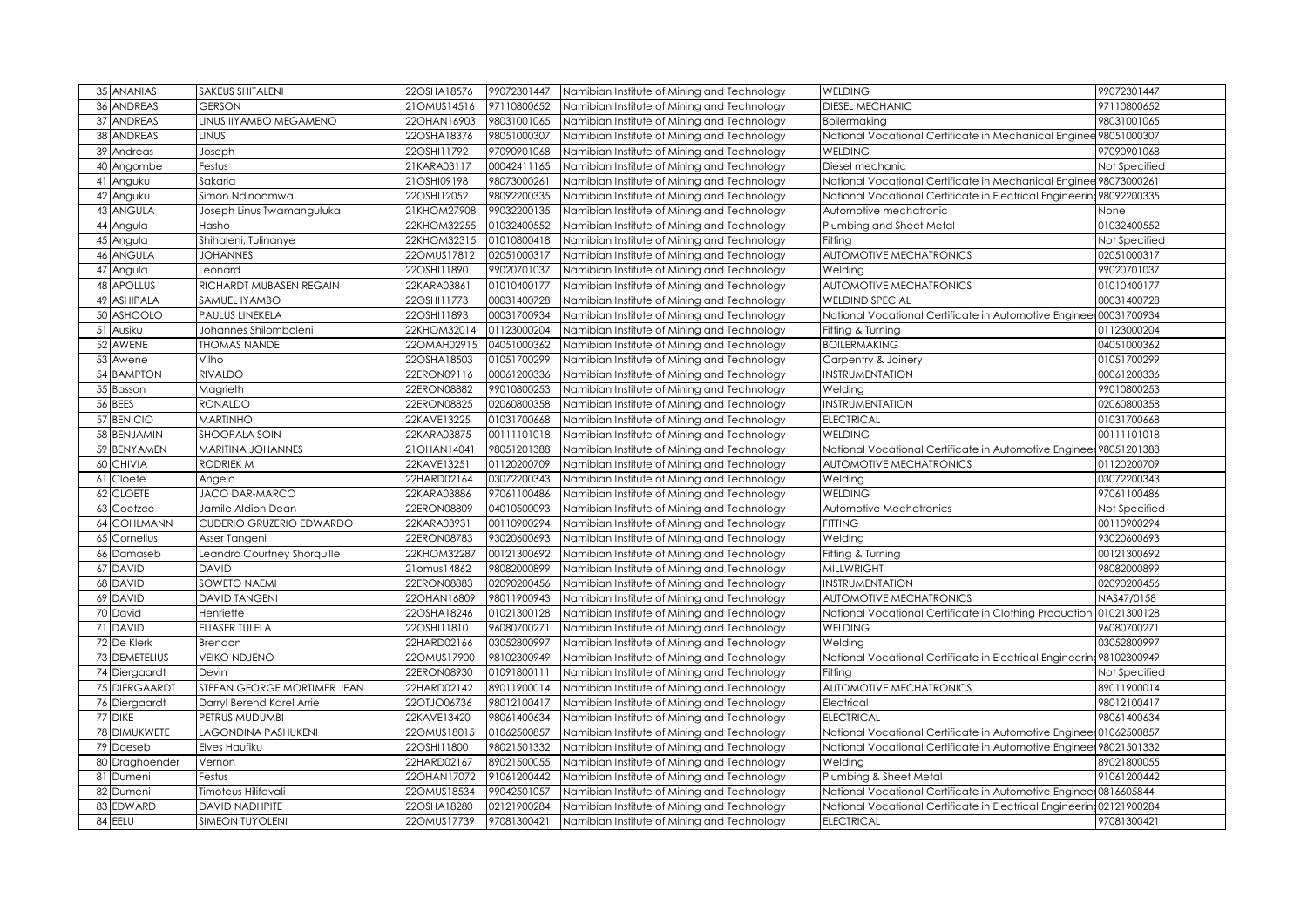| 85 Eelu                   | Jesaya                            | 22OSHA18918   | 00101100426 | Namibian Institute of Mining and Technology | National Vocational Certificate in Automotive Engineer 00101100426      |               |
|---------------------------|-----------------------------------|---------------|-------------|---------------------------------------------|-------------------------------------------------------------------------|---------------|
| 86 Eino                   | Sakaria Kauko Ndamomno            | 22OSHA18323   | 03052600079 | Namibian Institute of Mining and Technology | National Vocational Certificate in Electrical Engineering03052600079    |               |
| 87<br><b>EKANDJO</b>      | <b>TIMOTEUS IILONGENI POMBILI</b> | 22OMUS18014   | 98031000883 | Namibian Institute of Mining and Technology | Vational Vocational Certificate in Automotive Engineer 98031000883      |               |
| 88 Elago                  | Petrus Simaneka Junior            | 21OSHI09202   | 00042700407 | Namibian Institute of Mining and Technology | National Vocational Certificate in Mechanical Enginee 00042700407       |               |
| 89 Elias                  | Thimotheus                        | 21ERON03711   | 01053000235 | Namibian Institute of Mining and Technology | Millwright                                                              | 01053000235   |
| 90 ELIASER                | <b>EVALIISA</b>                   | 22OSHA18335   | 00013000195 | Namibian Institute of Mining and Technology | National Vocational Certificate in Automotive Engineer 00013000195      |               |
| 91<br>Eliaser             | llenimutale, Ndatolewe            | 22OSHA18680   | 01090800417 | Namibian Institute of Mining and Technology | National Vocational Certificate in Mechanical Enginee Not Specified     |               |
| 92 Eliphas                | Paulus Panduleni                  | 22OSHA17520   | 99101800094 | Namibian Institute of Mining and Technology | National Vocational Certificate in General Construction 99101800094     |               |
| 93 EMVULA                 | <b>ERASTUS SHIKONGO</b>           | 21OMUS14861   | 99031300877 | Namibian Institute of Mining and Technology | Automotive Mechatronics                                                 | 99031300877   |
| 94 Emvula                 | Lahja                             | 22KHOM31846   | 03111300374 | Namibian Institute of Mining and Technology | Clothing Production                                                     | 03111300374   |
| 95 Emvula                 | Sem                               | 22OSHA18392   | 03071300409 | Namibian Institute of Mining and Technology | National Vocational Certificate in General Construction 03071300409     |               |
| 96 Engelbrecht            | Jose                              | 22HARD02232   | 04122600267 | Namibian Institute of Mining and Technology | Automotive Mechatronics                                                 | Not Specified |
| 97 Engelbrecht            | Jose                              | 22KARA03935   | 04122600267 | Namibian Institute of Mining and Technology | Automotive Mechatronics                                                 | Not Specified |
| 98 ENKALI                 | <b>MALAKIA</b>                    | 21OSHI09562   | 01072500248 | Namibian Institute of Mining and Technology | <b>ELECTRICAL</b>                                                       | Not Specified |
| 99 Erasmus                | Sarah                             | 22ERON08978   | 92093000849 | Namibian Institute of Mining and Technology | National Vocational Certificate in General Construction 92093000849     |               |
| 100<br><b>ERASTUS</b>     | <b>FRANCE HAUFIKU</b>             | 22OSHA18286   | 01022800515 | Namibian Institute of Mining and Technology | National Vocational Certificate in Automotive Engineer 01022800515      |               |
| Erastus<br>101            | Reinhord                          | 22OSHA18558   | 97080401224 | Namibian Institute of Mining and Technology | National Vocational Certificate in General Construction 97080401224     |               |
| <b>ESTERHUIZEN</b><br>102 | <b>KEVIN MARK</b>                 | 22OTJO06721   | 02032400146 | Namibian Institute of Mining and Technology | National Vocational Certificate in Automotive Engineer Not Specified    |               |
| Evenson<br>103            | Tenny-Boy                         | 22ERON09127   | 04041400187 | Namibian Institute of Mining and Technology | Automotive Mechatronics                                                 | Not Specified |
| 104 Feris                 | Denilo                            | 22HARD02168   | 00102500584 | Namibian Institute of Mining and Technology | National Vocational Certificate in Electrical Engineering 00102500584   |               |
| Fiilipus<br>105           | Twiindileni shikondjeleni         | 22OSHA18362   | 00010810528 | Namibian Institute of Mining and Technology | <b>WELDING</b>                                                          | 00010810528   |
| 106 Filippus              | Kleopas Tangi Mutangeni           | 22OMUS18355   | 97021300824 | Namibian Institute of Mining and Technology | National Vocational Certificate in Automotive Engineer 97021300824      |               |
| 107<br>Fillemon           | Silvanus Hawetu panduleni         | 22ERON08465   | 02120200505 | Namibian Institute of Mining and Technology | National Vocational Certificate in Automotive Engineer Not Specified    |               |
| 108<br><b>FILLEMON</b>    | Paulus Katau                      | 22KHOM32007   | 98081500804 | Namibian Institute of Mining and Technology | Automotive Mechatronics                                                 | 98081500804   |
| Fillemon<br>109           | lilenimutale Ndatoola             | 22OSHA18313   | 02083000072 | Namibian Institute of Mining and Technology | National Vocational Certificate in Mechanical Enginee 02083000072       |               |
| 110 Frans                 | Andreas                           | 22OMUS17678   | 99072601057 | Namibian Institute of Mining and Technology | Boilermaker                                                             | 99072601057   |
| 111<br>Fransman           | Kirsten George                    | 21ERON03043   | 00071800174 | Namibian Institute of Mining and Technology | Fitting & Turning                                                       | 00071800174   |
| 112 FREDRICK              | SHIWOMWENE                        | 22OHAN17033   | 02020900157 | Namibian Institute of Mining and Technology | <b>AUTOTRONICS</b>                                                      | 02020900157   |
| $113$ Frey                | Jaden Caitlin                     | 22ERON08739   | 03041100417 | Namibian Institute of Mining and Technology | <b>NSTRUMENTATION</b>                                                   | 03041100417   |
| 114 Gaeseb                | Henny Benny                       | 22ERON08484   | 02032000695 | Namibian Institute of Mining and Technology | National Vocational Certificate in Electrical Engineering Not Specified |               |
| 115 GALANT                | SHERVIN SELVN                     | 22KARA03903   | 99051500807 | Namibian Institute of Mining and Technology | <b>WELDING</b>                                                          | 99051500807   |
| 116 Ganaseb               | Luvfrenz                          | 22ERON08851   | 01070101052 | Namibian Institute of Mining and Technology | Welding                                                                 | 01070101052   |
| 117 Ganuseb               | Richard                           | 21KUNE02644   | 98121300193 | Namibian Institute of Mining and Technology | National Vocational Certificate in Mechanical Enginee 98121300193       |               |
| 118 GAOSEB                | <b>Bradley Roger</b>              | 21ERON03571   | 98050100774 | Namibian Institute of Mining and Technology | <b>ELECTRICIAN</b>                                                      | Not Specified |
| 119 GARAB                 | <b>GREGORY DOMELA</b>             | 22KHOM32312   | 02052300082 | Namibian Institute of Mining and Technology | instrumentation                                                         | 02052300082   |
| 120 Gariseb               | Jerome Jared                      | 22ERON08435   | 03100400429 | Namibian Institute of Mining and Technology | National Vocational Certificate in Automotive Engineer Not Specified    |               |
| 121<br>Garoeb             | Leonard Jossy Immanuel            | 22ERON08799   | 03010200781 | Namibian Institute of Mining and Technology | Automotive Mechatronics                                                 | Not Specified |
| 122 Gauaseb               | Graven                            | 22OTJO06638   | 99041800506 | Namibian Institute of Mining and Technology | Fitting                                                                 | Not Specified |
| 123 Gawusab               | <b>Thyrell</b>                    | 22OTJO06625   | 03102000703 | Namibian Institute of Mining and Technology | National Vocational Certificate in Electrical Engineering 03102000703   |               |
| $\overline{124}$ Geingos  | Imeltha Mahe-Tago                 | 21ERON03478   | 01080800999 | Namibian Institute of Mining and Technology | Electrical                                                              | 01080800999   |
| $125$ Geingos             | Mercellien Mereldia               | 22ERON08807   | 88102000023 | Namibian Institute of Mining and Technology | Automotive Mechatronics                                                 | Not Specified |
| 126 GEORGE                | FREDRICH PAENDOHAMBA              | 21 OHAN 13974 | 98051000269 | Namibian Institute of Mining and Technology | Fitting and Turning                                                     | 98051000269   |
| 127<br><b>GERHARD</b>     | <b>OSVIN TAAPOPI</b>              | 22OSHA18306   | 03022800479 | Namibian Institute of Mining and Technology | National Vocational Certificate in Automotive Engineer 03022800479      |               |
| 128 GIDEON                | <b>JOSEF NANDE</b>                | 22OSHA18359   | 99120400330 | Namibian Institute of Mining and Technology | <b>WELDING SPECIAL</b>                                                  | 99120400330   |
| 129 GIDEON                | <b>AUKONGO ANDREAS</b>            | 22OSHI11671   | 00052700585 | Namibian Institute of Mining and Technology | National Vocational Certificate in Mechanical Enginee 00052700585       |               |
| 130 Gottlieb              | Naftal Mwiishawa                  | 21OMUS11505   | 01061500799 | Namibian Institute of Mining and Technology | National Vocational Certificate in Automotive Engineer Not Specified    |               |
| <b>GOTTLIEB</b><br>131    | <b>GABRIEL SHAFEWANGE</b>         | 22OMUS17637   | 01022800116 | Namibian Institute of Mining and Technology | boilermaker                                                             | 01022800116   |
| Gowaseb<br>132            | Clifty                            | 22KUNE03213   | 86082300920 | Namibian Institute of Mining and Technology | Welding                                                                 | 86082300920   |
| 133 Gustaf                | Jesaja                            | 22ERON08836   | 99092600091 | Namibian Institute of Mining and Technology | National Vocational Certificate in General Construction 99092600091     |               |
| 134 Hadibo                | Tuhafeni                          | 22OHAN16737   | 01050300661 | Namibian Institute of Mining and Technology | National Vocational Certificate in Mechanical Enginee 01050300661       |               |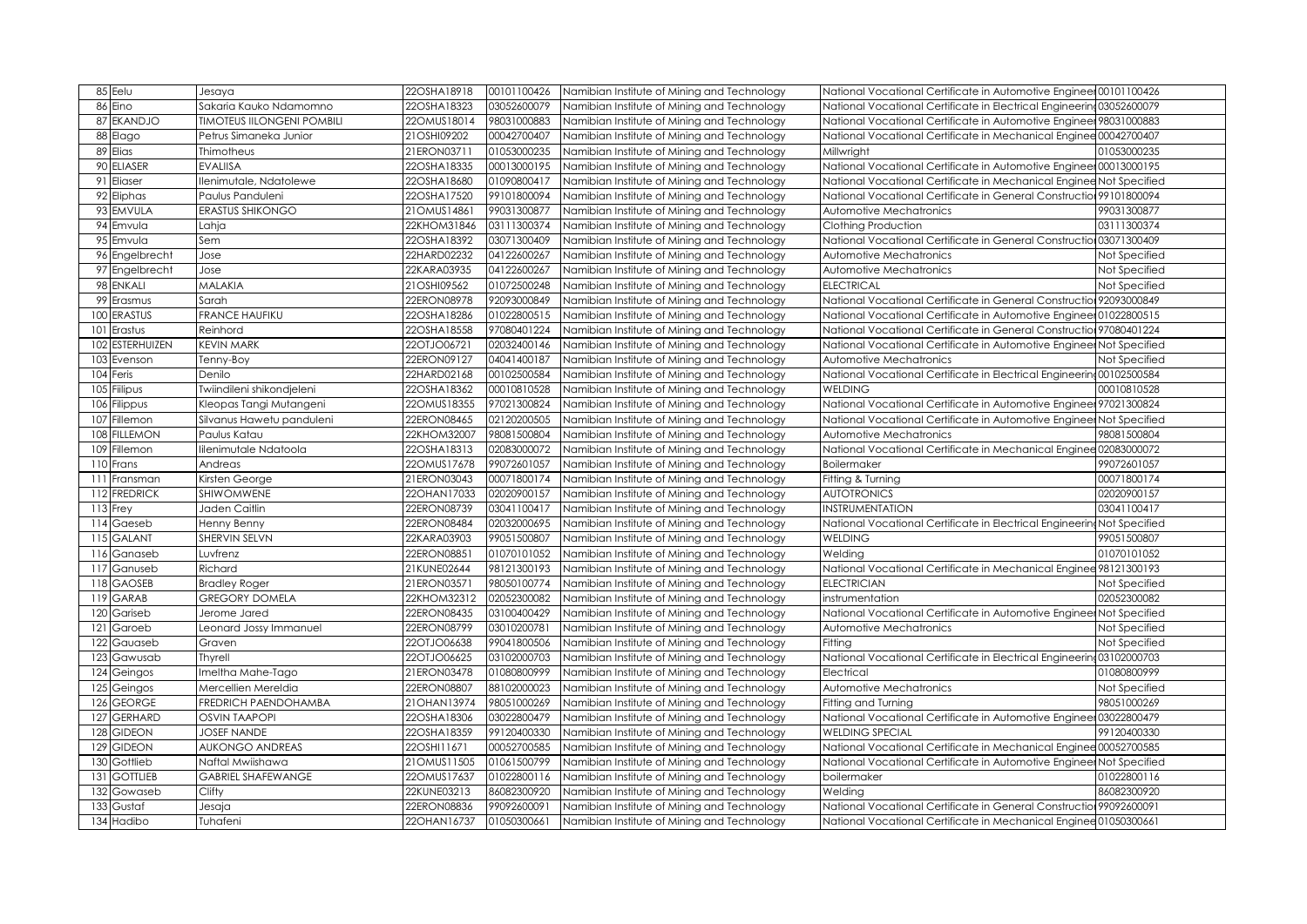| <b>HAFENI</b><br>135        | MEDUSALEM                | 21 OHAN 13536<br>02030700576 | Namibian Institute of Mining and Technology | <b>Boilermaking</b>                                                   | 02030700576   |
|-----------------------------|--------------------------|------------------------------|---------------------------------------------|-----------------------------------------------------------------------|---------------|
| Haiduwa<br>13               | Simeon Natangwe          | 22OHAN16916<br>97031800242   | Namibian Institute of Mining and Technology | National Vocational Certificate in Automotive Engineer 97031800242    |               |
| <b>HAIFIDI</b><br>137       | <b>TATAATI GIVEN</b>     | 22OSHI11777<br>98112200661   | Namibian Institute of Mining and Technology | <b>WELDING</b>                                                        | 98112200661   |
| 138<br>Haihambo             | Hafeni Twiindileni       | 96052501138<br>22KHOM32044   | Namibian Institute of Mining and Technology | Boilermaking                                                          | 96052501138   |
| 139<br>Haihambo             | Salomo shafewange        | 22OHAN16881<br>02080500066   | Namibian Institute of Mining and Technology | <b>DIESEL MECHANIC</b>                                                | 02080500066   |
| HAIKALI<br>140              | <b>HAITEMBU JOHN</b>     | 22KAVW02793<br>96061000529   | Namibian Institute of Mining and Technology | Welding                                                               | 96061000529   |
| HAIKALI<br>14 <sup>°</sup>  | <b>ELIASER</b>           | 22KHOM30818<br>99080800228   | Namibian Institute of Mining and Technology | National Vocational Certificate in Automotive Engineer Not Specified  |               |
| <b>HAIKALI</b><br>142       | LAUDIKA                  | 01112100466<br>22OHAN16132   | Namibian Institute of Mining and Technology | <b>Electrical Engineering</b>                                         | Not Specified |
| <b>HAIKELA</b><br>143       | WILHELM POMBILI TILEINGE | 03081500297<br>22OHAN16883   | Namibian Institute of Mining and Technology | <b>AUTOMOTIVE MECHATRONICS</b>                                        | 03081500297   |
| <b>HAIKUTI</b><br>144       | <b>FRENARD</b>           | 21OHAN07765<br>01010700413   | Namibian Institute of Mining and Technology | AIRCONDITIONING AND REFRIGERATION                                     | 01010700413   |
| Hailonga<br>145             | Gottfried Rojilio Ndali  | 22OSHI11692<br>02090700394   | Namibian Institute of Mining and Technology | National Vocational Certificate in Mechanical Enginee 02090700394     |               |
| Hailumetana<br>146          | Paulus Tuhafeni          | 02042100021<br>22OHAN17648   | Namibian Institute of Mining and Technology | National Vocational Certificate in Automotive Engineer 02042100021    |               |
| Haimbodi<br>147             | Kondjeni Shihepo         | 03060100284<br>22OHAN17412   | Namibian Institute of Mining and Technology | Electricity                                                           | 03060100284   |
| Haindongo<br>148            | Timoteus                 | 00071601047<br>22OMUS17815   | Namibian Institute of Mining and Technology | Boilermaking                                                          | Not Specified |
| <b>HAINGHUMBI</b><br>149    | WILBARD NGHIFIHAMBA      | 22OSHA18384<br>98040800870   | Namibian Institute of Mining and Technology | <b>WELDING</b>                                                        | 98040800870   |
| 150<br>Haininga             | Sem                      | 22ERON08857<br>98102200127   | Namibian Institute of Mining and Technology | Welding                                                               | 98102200127   |
| 15 <sup>°</sup><br>Haipinge | Frans                    | 01092801081<br>22KHOM32041   | Namibian Institute of Mining and Technology | Plumbing and Sheet Metal                                              | 01092801081   |
| 152<br><b>HAITAMBA</b>      | MOSES MWAMENANGE         | 99112600547<br>22KARA03948   | Namibian Institute of Mining and Technology | <b>BRICKLAYING &amp; PLASTERING</b>                                   | 99112600547   |
| <b>HAITEMBU</b><br>153      | LINEEKELA JOHANNES       | 21OSHA15462<br>00091801192   | Namibian Institute of Mining and Technology | National Vocational Certificate in Mechanical Enginee 00091801192     |               |
| 154 Haitembu                | Fillipus Kaulinge        | 22ERON08874<br>99072300297   | Namibian Institute of Mining and Technology | Fitting & Turning                                                     | 99072300297   |
| <b>HAITEMBU</b><br>155      | <b>JAMBEULU</b>          | 02122600586<br>22KARA03888   | Namibian Institute of Mining and Technology | <b>BOILERMAKING</b>                                                   | 02122600586   |
| <b>HAIXWEMA</b><br>156      | ELIA MWAKOTOKA           | 01052600034<br>22OHAN16750   | Namibian Institute of Mining and Technology | <b>BOILERMAKER</b>                                                    | 01052600034   |
| <b>HAKAYE</b><br>157        | Simeon Hinjangelwa Meke  | 21OMUS09533<br>99101700987   | Namibian Institute of Mining and Technology | <b>MILLWRIGHT</b>                                                     | 99101700987   |
| <b>HAKAYE</b><br>158        | <b>HAIDULA</b>           | 22OMUS17891<br>01091500932   | Namibian Institute of Mining and Technology | National Vocational Certificate in Automotive Engineer 01091500932    |               |
| Hamukwaya<br>159            | Julian                   | 94091500797<br>22OHAN17291   | Namibian Institute of Mining and Technology | Electrical general                                                    | 94091500797   |
| <b>HAMUNIME</b><br>160      | <b>MARJO</b>             | 03012301151<br>22OSHI11762   | Namibian Institute of Mining and Technology | National Vocational Certificate in Electrical Engineering 03012301151 |               |
| <b>HAMUNYELA</b><br>161     | FILEMON SHIKWAFEINGE     | 02111200212<br>22OSHI11959   | Namibian Institute of Mining and Technology | National Vocational Certificate in Mechanical Enginee 02111200212     |               |
| <b>HAMUTENYA</b><br>162     | BENYAMEN TWEUFIILWA      | 00092600948<br>22OMUS17804   | Namibian Institute of Mining and Technology | <b>AUTOMOTIVE MECHATRONICS</b>                                        | 00092600948   |
| <b>HANAYI</b><br>163        | <b>JOHANNES</b>          | 22OMUS17957<br>01110200358   | Namibian Institute of Mining and Technology | National Vocational Certificate in Automotive Engineer 01110200358    |               |
| 164 Handunge                | Nekongo, Mondestus       | 22ERON08852<br>02121600795   | Namibian Institute of Mining and Technology | National Vocational Certificate in Automotive Engineer Not Specified  |               |
| 165<br>Handyene             | Phillipus sheya          | 00020200803<br>22OSHI11779   | Namibian Institute of Mining and Technology | welding special                                                       | Not Specified |
| <b>HANGO</b><br>166         | Simon Shilongo           | 01071400991<br>22OMUS17236   | Namibian Institute of Mining and Technology | Fitting & Turning                                                     | 01071400991   |
| 167<br>Hangula              | Romeo                    | 03011500827<br>22ERON08694   | Namibian Institute of Mining and Technology | National Vocational Certificate in General Construction 03011500827   |               |
| Hangula<br>168              | Hafeni                   | 22ERON08858<br>03041200066   | Namibian Institute of Mining and Technology | Welding                                                               | 03041200066   |
| 169<br>Hangula              | Absalom Natangwe         | 00010700609<br>22OHAN17611   | Namibian Institute of Mining and Technology | Fitting & Turning                                                     | 00010700609   |
| Hangula<br>170              | Lucas                    | 22OSHA18876<br>99080900807   | Namibian Institute of Mining and Technology | National Vocational Certificate in Mechanical Enginee Not Specified   |               |
| <b>HANGULA</b><br>17'       | NDAMONONGHENDA MUUNYUNI  | 22OSHI10569<br>94072101222   | Namibian Institute of Mining and Technology | National Vocational Certificate in General Construction 94072101222   |               |
| <b>HANSEN</b><br>172        | WAYRICH CARL MARVON      | 00081600399<br>22HARD02125   | Namibian Institute of Mining and Technology | FITTING & TURNING                                                     | 00081600399   |
| 173<br>Haradoeb             | Denilson                 | 00091400856<br>22ERON08846   | Namibian Institute of Mining and Technology | Automotive Mechatronics                                               | Not Specified |
| <b>HAUBAB</b><br>174        | <b>GEORGE</b>            | 22HARD02171<br>99080201294   | Namibian Institute of Mining and Technology | FITTING & TURNING                                                     | 99080201294   |
| Haufiku<br>175              | Sackaria Ngesheya        | 22ERON08788<br>02042200336   | Namibian Institute of Mining and Technology | Boilermaking                                                          | 02042200336   |
| Haufiku<br>176              | Jonas                    | 02060900751<br>22OTJO06655   | Namibian Institute of Mining and Technology | Carpentry & Joinery                                                   | 02060900751   |
| Haufiku<br>177              | Petrus Ndemwoongela      | 22ERON08524<br>02061200157   | Namibian Institute of Mining and Technology | National Vocational Certificate in Mechanical Enginee Not Specified   |               |
| 178<br>Hauwanga             | Simon                    | 95091800557<br>21KHOM15414   | Namibian Institute of Mining and Technology | <b>DIESEL MECHANIC</b>                                                | 95091800557   |
| <b>HEDIMBI</b><br>179       | SAKEUS YAMBEINGE         | 22OHAN17155<br>00121500055   | Namibian Institute of Mining and Technology | National Vocational Certificate in Automotive Engineer 00121500055    |               |
| Helao<br>180                | Letushila                | 21OHAN13632<br>98110100600   | Namibian Institute of Mining and Technology | Diesel Mechanic                                                       | 98110100600   |
| <b>HENOK</b><br>18.         | <b>TJAMUKWENI</b>        | 96082500546<br>22OMUS17653   | Namibian Institute of Mining and Technology | <b>AUTOMOTIVE MECHATRONICS</b>                                        | 96082500547   |
| <b>HENOK</b><br>182         | <b>IJAMUKWENI</b>        | 22OMUS17686<br>96082500547   | Namibian Institute of Mining and Technology | <b>AUTOMOTIVE MECHATRONICS</b>                                        | 96082500547   |
| Hepute<br>18.               | Hiskia Karinondjamo      | 22OSHI11168<br>00062900323   | Namibian Institute of Mining and Technology | National Vocational Certificate in Mechanical Enginee 00062900323     |               |
| 184 Herman                  | Nauyoma                  | 22OSHA18924<br>89083100618   | Namibian Institute of Mining and Technology | National Vocational Certificate in General Construction 89083100618   |               |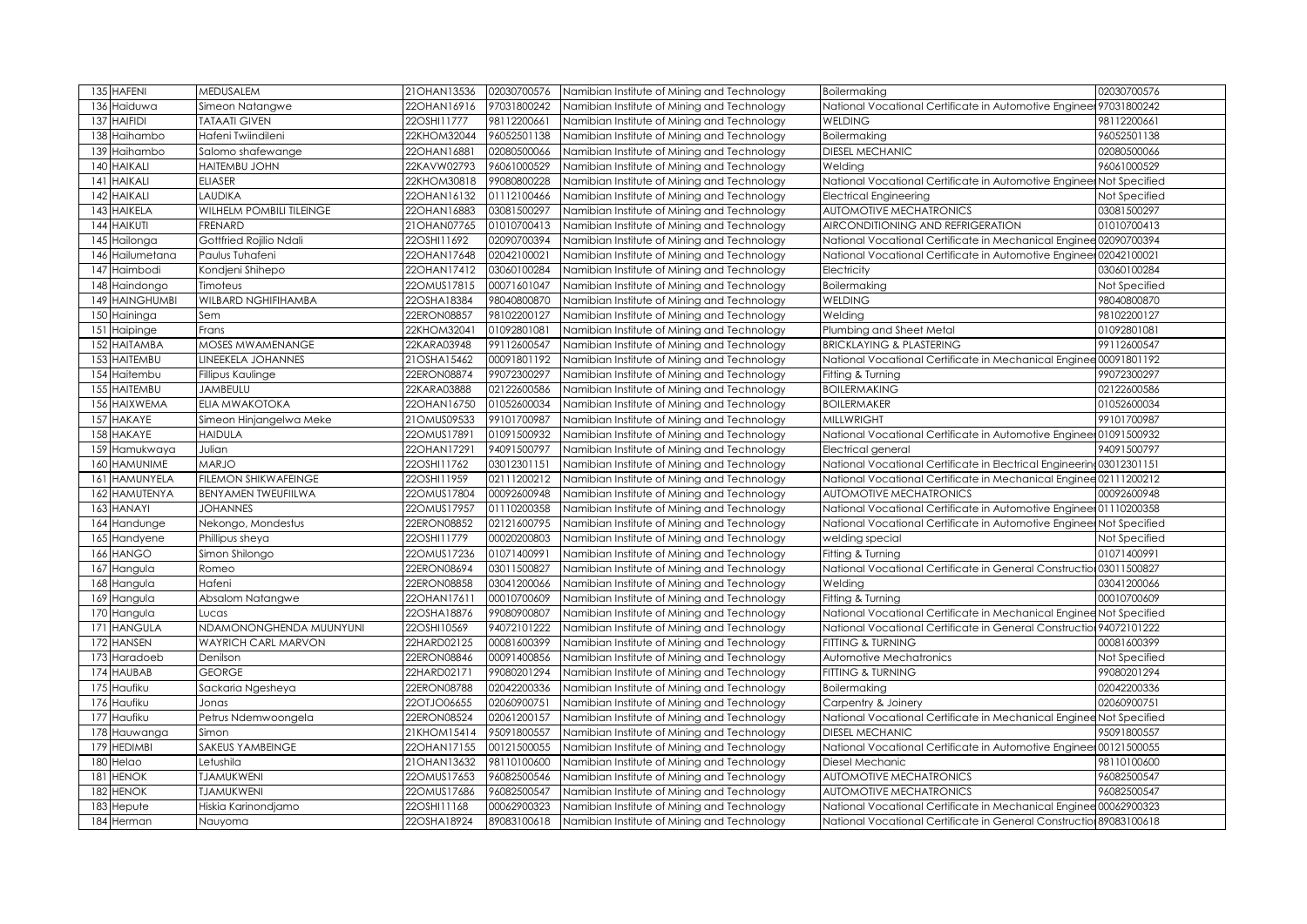| 185 Hevita              | Rikuvera Olise               | 22ERON09074   | 03062200499 | Namibian Institute of Mining and Technology | Electrical                                                              | 03062200499   |
|-------------------------|------------------------------|---------------|-------------|---------------------------------------------|-------------------------------------------------------------------------|---------------|
| 186<br><b>HIHANGWA</b>  | <b>JACKSON SHATIMWENE</b>    | 22KHOM32359   | 00091800439 | Namibian Institute of Mining and Technology | <b>FITTING &amp; TURNING</b>                                            | 00091800439   |
| HIJARUNGURU<br>187      | <b>UAZUVIRUA</b>             | 22OTJO06604   | 01031800876 | Namibian Institute of Mining and Technology | National Vocational Certificate in Automotive Engineer 01031800867      |               |
| <b>HIMARUA</b><br>188   | <b>LOURENZO</b>              | 22OTJO06697   | 99060100956 | Namibian Institute of Mining and Technology | FITTING                                                                 | 99060100956   |
| 189<br>Hipandwa         | Raimo                        | 21KHOM26797   | 99072901029 | Namibian Institute of Mining and Technology | Autotronics                                                             | 99072901029   |
| 190<br><b>HIPETWA</b>   | <b>TUUTALENI GIDEON</b>      | 22OMUS17733   | 96081400301 | Namibian Institute of Mining and Technology | <b>ELECTRICAL</b>                                                       | 96081400301   |
| <b>HISHEKWA</b><br>191  | EFRAIM                       | 22OSHI11798   | 99051500645 | Namibian Institute of Mining and Technology | <b>WELDING SPECIAL</b>                                                  | 99051500645   |
| 192<br>Hoaes            | Dorothea theajah             | 21KUNE00692   | 83090711095 | Namibian Institute of Mining and Technology | Boilermaking/Welding                                                    | Not Specified |
| 193<br>Hondjera         | Jepunda                      | 22KHOM32085   | 94072500151 | Namibian Institute of Mining and Technology | Boilermaking                                                            | 94072500151   |
| 194<br>Hosea            | Kronelius                    | 22KHOM32676   | 96010100313 | Namibian Institute of Mining and Technology | Carpentry & Joinery                                                     | 96010100313   |
| 195 Idhogera            | Verner                       | 22OSHA18564   | 02041200839 | Namibian Institute of Mining and Technology | National Vocational Certificate in General Construction 02041200839     |               |
| 196 IIKUYU              | <b>SILAS OTTO</b>            | 22OSHA18598   | 00090901606 | Namibian Institute of Mining and Technology | National Vocational Certificate in Automotive Engineer 00090901606      |               |
| 197<br>lileka           | Ester                        | 22OMUS17638   | 00082500177 | Namibian Institute of Mining and Technology | Clothing Production                                                     | 00082500177   |
| 198<br><b>IILEKA</b>    | <b>LEHTO NINGENI</b>         | 22OMUS17691   | 02101000277 | Namibian Institute of Mining and Technology | Automotive Mechatronics                                                 | 02101000277   |
| <b>IILEKA</b><br>199    | PAULUS MWATALA               | 22OMUS18138   | 98100300399 | Namibian Institute of Mining and Technology | National Vocational Certificate in Mechanical Enginee 98100300399       |               |
| 200<br>lileka           | Natalia Peneyambeko          | 22OSHA17044   | 00100900275 | Namibian Institute of Mining and Technology | National Vocational Certificate in Electrical Engineering none          |               |
| lipinge<br>201          | Joel Shivute Natangwe        | 21OMUS07092   | 97022500867 | Namibian Institute of Mining and Technology | Plumbing & Sheet Metal                                                  | 97022500867   |
| 202 IIPUMBU             | <b>RASARUS KAMATI</b>        | 22OSHA18821   | 03042300552 | Namibian Institute of Mining and Technology | National Vocational Certificate in Mechanical Enginee 03042300552       |               |
| 203<br><b>IITA</b>      | <b>SIMON NATANGWE</b>        | 22OSHI11663   | 02091700727 | Namibian Institute of Mining and Technology | National Vocational Certificate in Mechanical Enginee 02091700727       |               |
| 204 IITEMBU             | <b>MARIA</b>                 | 22OMUS18012   | 03082100465 | Namibian Institute of Mining and Technology | National Vocational Certificate in Electrical Engineering03082100465    |               |
| 205<br>liyambo          | Rauha                        | 22OMUS18019   | 94080101090 | Namibian Institute of Mining and Technology | National Vocational Certificate in Electrical Engineering 94080101090   |               |
| 206 IIYAMBO             | PAULUS AMUPOLO               | 22OSHA18634   | 98071800279 | Namibian Institute of Mining and Technology | National Vocational Certificate in Automotive Engineer 98071800279      |               |
| <b>IMENE</b><br>207     | <b>ABED SONDAHA</b>          | 22ERON08822   | 99030401028 | Namibian Institute of Mining and Technology | <b>BOILERMAKING</b>                                                     | 99030401028   |
| 208 Immanuel            | Vilho                        | 22ERON09019   | 83010210698 | Namibian Institute of Mining and Technology | Welding                                                                 | 83010210698   |
| Indongo<br>209          | Silas                        | 21ERON07733   | 01061800776 | Namibian Institute of Mining and Technology | <b>AUTOMOTIVE MECHATRONICS</b>                                          | 01061800776   |
| 210<br><b>INGHOLIWE</b> | <b>LUKAS</b>                 | 21OSHI09576   | 97091701291 | Namibian Institute of Mining and Technology | National Vocational Certificate in Electrical Engineering 97091701291   |               |
| 211<br>Ingo             | Aksel Idhogela               | 22OMUS16941   | 01021001112 | Namibian Institute of Mining and Technology | Electrical                                                              | Not Specified |
| 212 Ipanda              | Raphael Muti                 | 22KAVW02450   | 00122800702 | Namibian Institute of Mining and Technology | National Vocational Certificate in Electrical Engineering Not Specified |               |
| <b>IPINGE</b><br>213    | MUNOMBEDHI LUKAS             | 22ERON08775   | 02113000466 | Namibian Institute of Mining and Technology | <b>AUTOMOTIVE MECHATRONICS</b>                                          | 02113000466   |
| $214$ Ipinge            | Martin                       | 22OSHI12166   | 01040401023 | Namibian Institute of Mining and Technology | National Vocational Certificate in General Construction01040401023      |               |
| 215 ISAAC               | <b>WAYNE BELIRO</b>          | 22KHOM32092   | 03032500338 | Namibian Institute of Mining and Technology | Boilermaking                                                            | 03032500338   |
| 216 ISACK               | DAVID TWAFIKAPAMWE           | 22OHAN16868   | 03082400701 | Namibian Institute of Mining and Technology | <b>ELECTRICAL</b>                                                       | 03082400701   |
| 217<br>Ismael           | Ferdinand                    | 22OHAN17450   | 03070300216 | Namibian Institute of Mining and Technology | Plumbing & Sheet Metal                                                  | 03070300216   |
| 218 IZAAKS              | <b>MARCO LOUIS</b>           | 22OMAH02864   | 01122200153 | Namibian Institute of Mining and Technology | <b>AUTOMATIVE MECHANATRONICS</b>                                        | 01122200153   |
| 219 Jafet               | Johannes                     | 21OMUS08360   | 01020610468 | Namibian Institute of Mining and Technology | Electrical                                                              | 01020610468   |
| 220 JAFET               | <b>GABRIEL</b>               | 22KHOM31941   | 99061000378 | Namibian Institute of Mining and Technology | <b>ELECTRICAL</b>                                                       | 99061000378   |
| 221<br><b>JAKOB</b>     | Likius Nghilifavali          | 21 OHAN 12758 | 03062600152 | Namibian Institute of Mining and Technology | <b>Boiler Making</b>                                                    | 03062600152   |
| 222 JAMBEINGE           | <b>PAULUS TANGENIOMWENE</b>  | 22OHAN16825   | 01052201296 | Namibian Institute of Mining and Technology | <b>AUTOMOTIVE MECHATRONICS</b>                                          | 01052201296   |
| 223 jambeinge           | salom                        | 22OHAN17028   | 00050900668 | Namibian Institute of Mining and Technology | <b>AUTOTRONIC</b>                                                       | 00050900668   |
| 224 Jambeinge           | Paulus Fikameni Nghidishange | 21 OHAN 13796 | 02120800437 | Namibian Institute of Mining and Technology | Boilermaking                                                            | 02120800437   |
| 225 Jansen              | Reagan Allistair-Lee         | 22KHOM32737   | 01102500828 | Namibian Institute of Mining and Technology | Welding                                                                 | 01102500828   |
| 226 JANSEN              | <b>JULIAN DARREN</b>         | 22KUNE03205   | 00120800616 | Namibian Institute of Mining and Technology | automotive mechatronics                                                 | 00120800616   |
| <b>JASON</b><br>227     | PEYELENGA IMMANUE            | 21 OHAN 13973 | 98020601217 | Namibian Institute of Mining and Technology | Fitting and Turning                                                     | 98020601217   |
| 228 JASON               | <b>JOHANNES NATANGWE</b>     | 22OMUS17714   | 98121500567 | Namibian Institute of Mining and Technology | <b>MILLWRIGHT</b>                                                       | 98121500567   |
| 229<br>Jason            | Mwatile                      | 22OSHA18612   | 98102401117 | Namibian Institute of Mining and Technology | Welding                                                                 | 98102401117   |
| <b>JESAYA</b><br>230    | JESAYA ELAGO                 | 22OSHI11880   | 96091300757 | Namibian Institute of Mining and Technology | <b>WELDIND SPECIAL</b>                                                  | 96091300757   |
| 231<br>Johannes         | Andreas Manengu              | 21KAVE08946   | 98041500374 | Namibian Institute of Mining and Technology | <b>DIESEL MECHANIC</b>                                                  | 98041500374   |
| 232<br><b>JOHANNES</b>  | Oskar Tuhafeni               | 22KARA03854   | 02092201007 | Namibian Institute of Mining and Technology | National Vocational Certificate in Electrical Engineering02092201007    |               |
| 233<br><b>JOHANNES</b>  | SAKARIA NGHISHIDIMBWA        | 22KARA03929   | 01091200165 | Namibian Institute of Mining and Technology | <b>BOILERMAKING</b>                                                     | 01091200165   |
| 234 Johannes            | Simaneka Amupanda            | 22KHOM31925   | 02070400328 | Namibian Institute of Mining and Technology | Millwright                                                              | 02070400328   |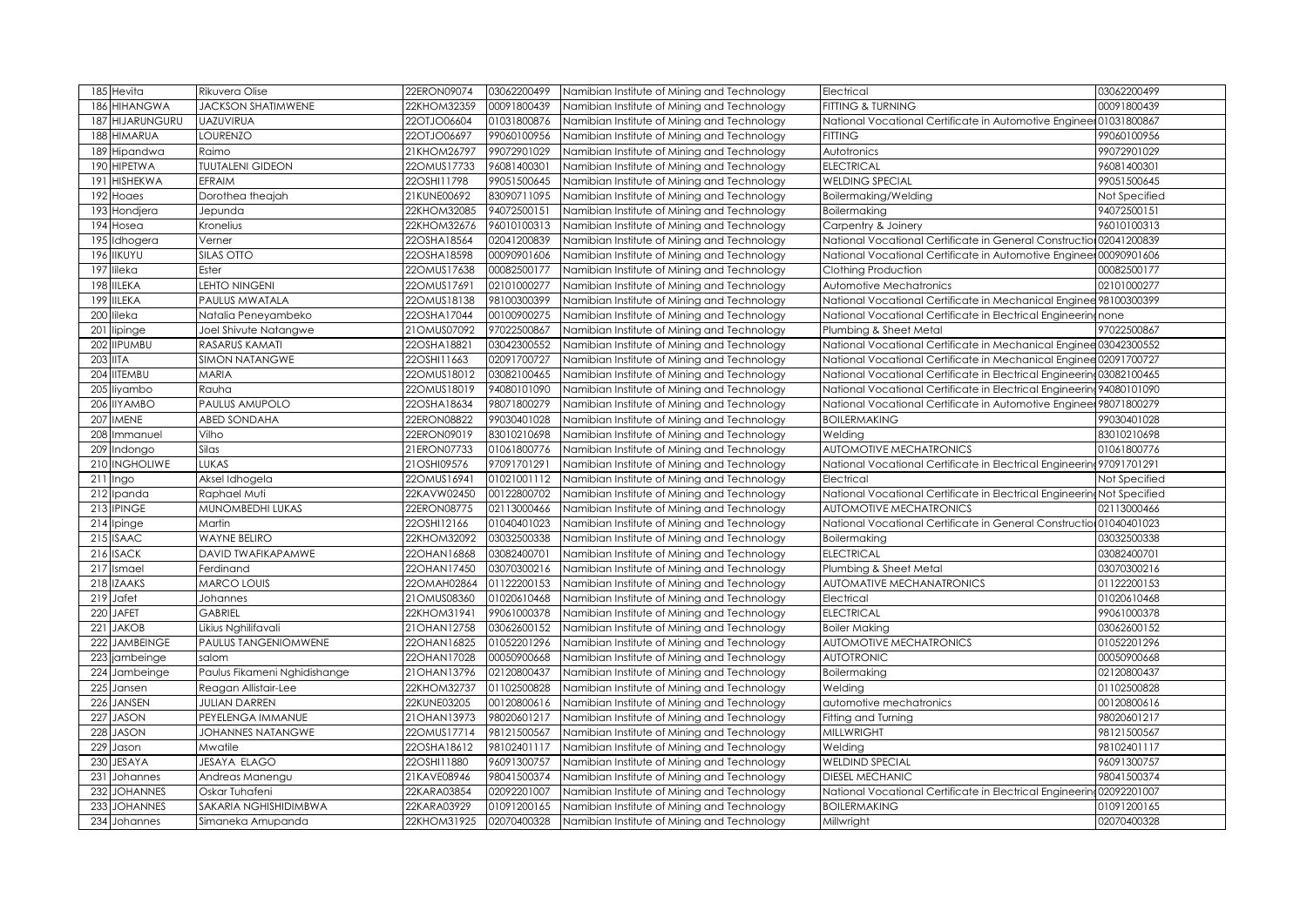| 235 JOHANNES                   | <b>ABNER JOHANNES</b>                         | 22OMUS17912                | 00032000332                | Namibian Institute of Mining and Technology                                                | National Vocational Certificate in Mechanical Enginee 00032000332       |                            |
|--------------------------------|-----------------------------------------------|----------------------------|----------------------------|--------------------------------------------------------------------------------------------|-------------------------------------------------------------------------|----------------------------|
| 236<br>Johannes                | Gerson                                        | 22OMUS17914                | 97052700913                | Namibian Institute of Mining and Technology                                                | Plumbing and Sheet metal                                                | 97052700913                |
| 237<br><b>JOHANNES</b>         | <b>TUYENIKELAO MARTIN</b>                     | 22OSHI11704                | 98072500562                | Namibian Institute of Mining and Technology                                                | National Vocational Certificate in Automotive Engineer 98072500562      |                            |
| 238<br>Johannes                | Stefanus Natangwe                             | 21OSHA11639                | 00041300041                | Namibian Institute of Mining and Technology                                                | National Vocational Certificate in Electrical Engineering 00041300041   |                            |
| <b>JONAS</b><br>239            | <b>LINDA NIITA</b>                            | 22OSHA18285                | 02090400862                | Namibian Institute of Mining and Technology                                                | National Vocational Certificate in Automotive Engineer 02090400862      |                            |
| 240<br><b>JONAS</b>            | <b>KRISTOF TUHAFENI</b>                       | 22OSHA18674                | 97021500793                | Namibian Institute of Mining and Technology                                                | National Vocational Certificate in Mechanical Enginee 97021500793       |                            |
| 241<br>Josef                   | Nghidipohamba                                 | 22OSHI12017                | 00090500822                | Namibian Institute of Mining and Technology                                                | National Vocational Certificate in Electrical Engineering00090500822    |                            |
| 242<br>Joseph                  | Ndahafa                                       | 22OHAN17006                | 98111100639                | Namibian Institute of Mining and Technology                                                | Carpentry & Joinery                                                     | 98111100639                |
| 243<br>Josephat                | Petrus Hilifavali                             | 22OSHI11782                | 00090200284                | Namibian Institute of Mining and Technology                                                | National Vocational Certificate in Electrical Engineering00090200284    |                            |
| 244<br>Julius                  | Sakaria Hafyetwati                            | 22OHAN16732                | 99090401307                | Namibian Institute of Mining and Technology                                                | Boilermaker                                                             | 99090401307                |
| kafula<br>245                  | benediktus tshanyengandje                     | 21OSHA15277                | 01072200147                | Namibian Institute of Mining and Technology                                                | National Vocational Certificate in Mechanical Enginee 01072200147       |                            |
| Kahmann<br>246                 | Dillon                                        | 22HARD02172                | 02110900423                | Namibian Institute of Mining and Technology                                                | Welding                                                                 | 02110900423                |
| <b>AIMBI</b><br>247            | <b>TANGENIOMWENE</b>                          | 21OHAN14156                | 95112000449                | Namibian Institute of Mining and Technology                                                | <b>MILLWRIGHT</b>                                                       | 95112000449                |
| 248<br><b>KALENGA</b>          | PAULUS HAMUNYERA                              | 22OSHI11763                | 00011901071                | Namibian Institute of Mining and Technology                                                | National Vocational Certificate in Electrical Engineering Not Specified |                            |
| KALILO<br>249                  | FRANS WAPOTA KAWASHA                          | 22OHAN17179                | 97051300229                | Namibian Institute of Mining and Technology                                                | <b>FITTING &amp; TURNING</b>                                            | 97051300229                |
| Kalimba<br>250                 | Robert Pombili                                | 22OSHA18609                | 00112300607                | Namibian Institute of Mining and Technology                                                | National Vocational Certificate in Mechanical Enginee 00112300607       |                            |
| Kalimbo<br>251                 | Victory                                       | 21OSHI09211                | 97011600760                | Namibian Institute of Mining and Technology                                                | National Vocational Certificate in Mechanical Enginee 97011600760       |                            |
| KALOLA<br>252                  | SALOM SHEEHAMA NDINOSHIHO                     | 22OMUS17814                | 01121201261                | Namibian Institute of Mining and Technology                                                | <b>WELDING</b>                                                          | 01121201261                |
| Kalola<br>253                  | Julius n                                      | 22OMUS17889                | 98081300187                | Namibian Institute of Mining and Technology                                                | National Vocational Certificate in Automotive Engineer not availalable  |                            |
| Kalolo<br>254                  | Ismael                                        | 22OSHA18593                | 95092800852                | Namibian Institute of Mining and Technology                                                | Welding                                                                 | 95092800852                |
| 255<br>Kaloloka                | Etuna                                         | 21ERON03240                | 02080800159                | Namibian Institute of Mining and Technology                                                | INSTRUMENTATION                                                         | 02080800159                |
| KALUMBU<br>256                 | <b>LABAN NGHIIMBINYIKI</b>                    | 22OHAN17080                | 92070900355                | Namibian Institute of Mining and Technology                                                | <b>BOILERMAKING</b>                                                     | 92070900355                |
| Kalumekanini<br>257            | Fanuel Nghipumbwasha                          | 22OTJO06656                | 95102700936                | Namibian Institute of Mining and Technology                                                | National Vocational Certificate in Automotive Engineer 95102700936      |                            |
| 258<br>KALUVI                  | <b>JONA</b>                                   | 21OHAN08704                | 98010900613                | Namibian Institute of Mining and Technology                                                | DIESEL MECHANIC                                                         | 98010900613                |
| KALUWAPA<br>259                | <b>ABNER NANDAGO</b>                          | 21OSHI09323                | 01061500632                | Namibian Institute of Mining and Technology                                                | National Vocational Certificate in Automotive Engineer 01061500632      |                            |
| KAMATI<br>260                  | <b>MOSES</b>                                  | 22OMUS17791                | 97061300973                | Namibian Institute of Mining and Technology                                                | <b>ELECTRICAL</b>                                                       | 97061300973                |
|                                |                                               |                            |                            |                                                                                            |                                                                         |                            |
| KAMATI<br>261                  | <b>VAINO IITENGENI</b>                        | 22OMUS17901                | 01112400648                | Namibian Institute of Mining and Technology                                                | National Vocational Certificate in Mechanical Enginee 01112400648       |                            |
| Kamati<br>262                  | David                                         | 22OSHA18615                | 99010300110                | Namibian Institute of Mining and Technology                                                | National Vocational Certificate in Mechanical Enginee Not Specified     |                            |
| 263<br>Kambata                 | Fretza Panduleni                              | 22OHAN17236                | 99082800292                | Namibian Institute of Mining and Technology                                                | Millwright                                                              | 99082800292                |
| 264<br>KAMBATA                 | NIKANOR AMUKOSHI                              | 22OMUS17752                | 99040900434                | Namibian Institute of Mining and Technology                                                | <b>ELECTRICAL</b>                                                       | 99040900434                |
| 265<br>Kambinda                | Ndungo Sakaria                                | 21KHOM25212                | 02022500911                | Namibian Institute of Mining and Technology                                                | Automotive Mechatronics                                                 | 02022500911                |
| 266<br>Kambode                 | Akser                                         | 22ERON08869                | 98041700535                | Namibian Institute of Mining and Technology                                                | Fitting & Turning                                                       | 98041700535                |
| 267<br>kambonde                | Lasarus Nghishikushitya                       | 22OHAN17008                | 96041000493                | Namibian Institute of Mining and Technology                                                | welding special                                                         | 96041000493                |
| 268<br>Kambonde                | Tomas Ndangi Katwali                          | 22OSHI12098                | 02012800114                | Namibian Institute of Mining and Technology                                                | National Vocational Certificate in Automotive Engineer 02012800114      |                            |
| 269<br>kambudu                 | shangeishiwa                                  | 21OHAN14027                | 01031100032                | Namibian Institute of Mining and Technology                                                | Electrical                                                              | 01031100032                |
| 270<br>Kamenye                 | Tangeni Sakaria                               | 22OSHI11040                | 99120700725                | Namibian Institute of Mining and Technology                                                | National Vocational Certificate in Automotive Engineer Not Specified    |                            |
| 271<br>Kamhulu                 | Thomas Hangula                                | 22ERON08791                | 03040200046                | Namibian Institute of Mining and Technology                                                | Boilermaking                                                            | 03040200046                |
| 272<br>Kamosho                 | Nafitali Katuushii Elago                      | 22OSHA18819                | 01030300518                | Namibian Institute of Mining and Technology                                                | National Vocational Certificate in Automotive Engineer 01030300518      |                            |
| 273<br>Kamukonda               | Petrus                                        | 22OSHA18248                | 01061900061                | Namibian Institute of Mining and Technology                                                | National Vocational Certificate in Mechanical Enginee 01061900061       |                            |
| 274<br>Kamulunga               | Letus Ishivimbwa                              | 22OMUS17839                | 99083001032                | Namibian Institute of Mining and Technology                                                | Boilermaking                                                            | 99083001032                |
| 275<br>KAMUNDU                 | MBANINGIRA LEE                                | 21OTJO05654                | 00020700636                | Namibian Institute of Mining and Technology                                                | National Vocational Certificate in Mechanical Enginee 00020700636       |                            |
| 276<br>Kamwele                 | Sebestian, Lucky Uugwanga                     | 22OSHA18547                | 96071700256                | Namibian Institute of Mining and Technology                                                | National Vocational Certificate in Automotive Engineer Not Specified    |                            |
| 277<br>Kandjala                | Festus                                        | 22ERON08880                | 98112800723                | Namibian Institute of Mining and Technology                                                | Welding                                                                 | 98112800723                |
| Kandjengo<br>278               | Ndeshipanda Matheus                           | 22ERON09042                | 01121300437                | Namibian Institute of Mining and Technology                                                | Electrical                                                              | 01121300437                |
| 279<br>KANDJIMI                | <b>JOHANNES SIKONGO</b>                       | 22KAVW02763                | 99121800267                | Namibian Institute of Mining and Technology                                                | <b>WELDING</b>                                                          | 99121800267                |
| KANDUME<br>280                 | <b>PATRICK RAINER</b>                         | 22KARA03954                | 03090600657                | Namibian Institute of Mining and Technology                                                | FITTING & TURNING                                                       | 03090600657                |
| 281<br>KANHALELO TEVELUKAS     |                                               | 21KARA01683                | 99093000020                | Namibian Institute of Mining and Technology                                                | Electrical                                                              | 99093000020                |
| 282<br>Kanumba                 | Paul                                          | 22OTJO06646                | 92010100287                | Namibian Institute of Mining and Technology                                                | National Vocational Certificate in Automotive Engineer Not Specified    |                            |
| 283<br>KAPOFI<br>284<br>Kapofi | <b>TUUKONDJELE GUSTAV</b><br>Frans Kaulikufwa | 22ERON08773<br>22OHAN17229 | 00090200608<br>01040201024 | Namibian Institute of Mining and Technology<br>Namibian Institute of Mining and Technology | <b>AUTOMOTIV MECHATRONICS</b><br>Electrical                             | 00090200608<br>01040201024 |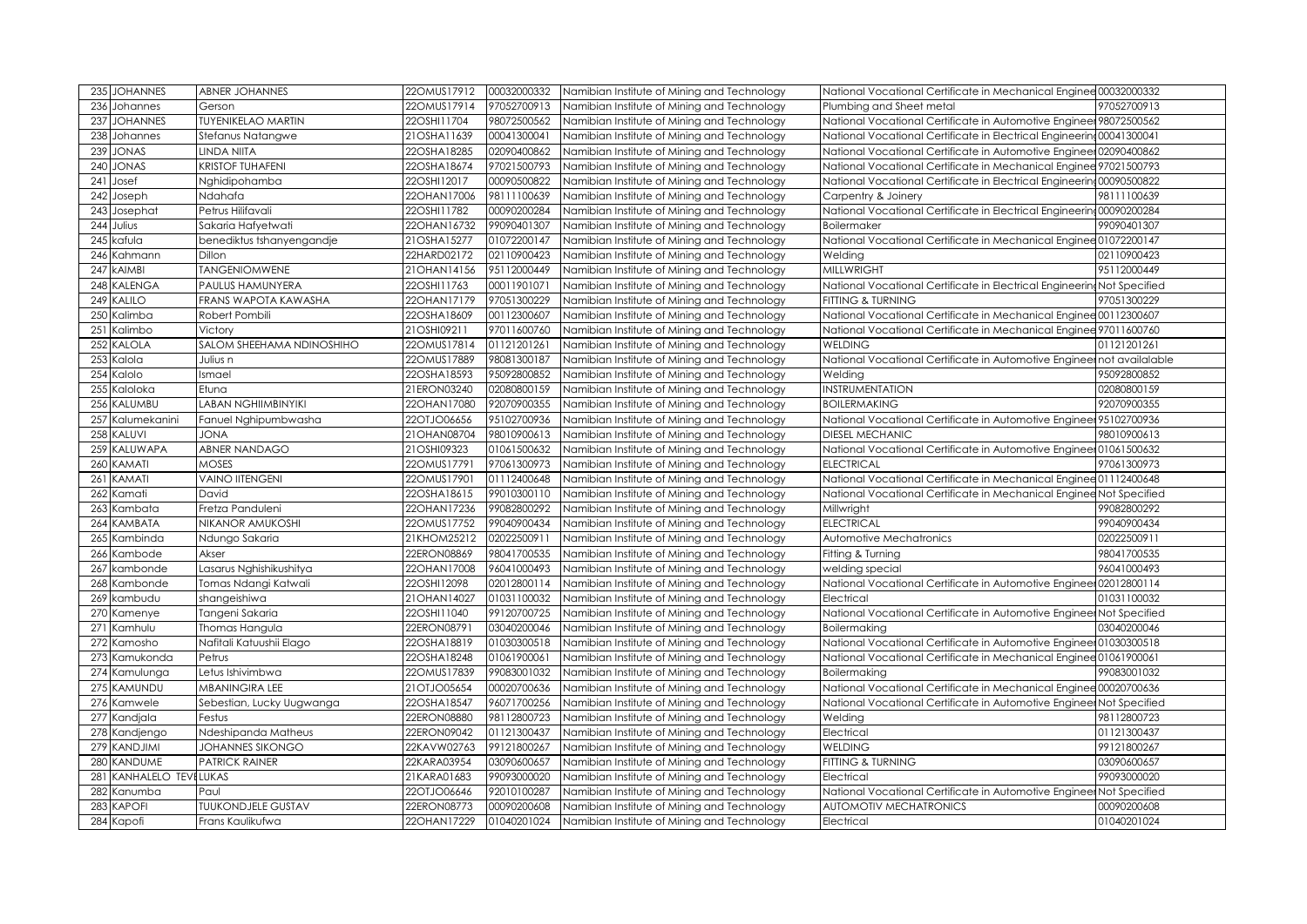| 285 KAPOLO      | <b>NGHILIFAVALI JOHANNES</b>  | 22OSHA18603   | 98033000554 | Namibian Institute of Mining and Technology | National Vocational Certificate in Automotive Engineer 98033000554    |               |
|-----------------|-------------------------------|---------------|-------------|---------------------------------------------|-----------------------------------------------------------------------|---------------|
| 286 KAPOLO      | <b>THOMAS CHICCO NATANGWE</b> | 22OSHI11832   | 98092901201 | Namibian Institute of Mining and Technology | <b>AUTOMOTIVE MECHATRONICS</b>                                        | 98092901201   |
| 287<br>kapunda  | May                           | 22OSHI11729   | 03032500249 | Namibian Institute of Mining and Technology | National Vocational Certificate in Electrical Engineering 03032500249 |               |
| 288 Karia       | Petrus Israel Nadhipite       | 22OSHA18520   | 92041200626 | Namibian Institute of Mining and Technology | National Vocational Certificate in Automotive Engineer 92041200626    |               |
| 289 KARIKO      | Uvatera                       | 21OTJO04445   | 02042600137 | Namibian Institute of Mining and Technology | National Vocational Certificate in Electrical Engineering             | Not Specified |
| 290 Karl        | Eino Oskar Panduleni          | 21KARA03239   | 02040900934 | Namibian Institute of Mining and Technology | <b>Electrical General</b>                                             | 02010900934   |
| 291 Kashalale   | Fillemon Nghidinwa            | 22OHAN16148   | 99042401389 | Namibian Institute of Mining and Technology | Fitting & Turning                                                     | Not Specified |
| 292 Kashandu    | Michael Matamu                | 22KAVE13292   | 01052100228 | Namibian Institute of Mining and Technology | Boilermaking                                                          | 01052100228   |
| 293 Kashivulika | Mateus Mwaala                 | 21OSHI09750   | 98042700075 | Namibian Institute of Mining and Technology | National Vocational Certificate in Electrical Engineering 98042700075 |               |
| 294 Kashuupulwa | Evalistus                     | 21osha11110   | 01022100947 | Namibian Institute of Mining and Technology | National Vocational Certificate in Automotive Engineer 01022100947    |               |
| 295 Kastoor     | Eric                          | 22HARD02175   | 03091000362 | Namibian Institute of Mining and Technology | Welding                                                               | 03091000362   |
| 296 Kasumali    | <b>Bonifasius Mbimba</b>      | 22KAVE13167   | 99121200987 | Namibian Institute of Mining and Technology | National Vocational Certificate in Mechanical Enginee 99121200987     |               |
| 297 KATJIRURU   | MBAKONDJA ANGELA              | 22ERON08861   | 03050700653 | Namibian Institute of Mining and Technology | <b>NSTRUMENTATION</b>                                                 | 03050700653   |
| 298 Katjivikwa  | Ester Zephinee Dinelao        | 21KARA01313   | 99030700866 | Namibian Institute of Mining and Technology | <b>WELDING</b>                                                        | 99030700866   |
| 299 Katuuo      | Ngumeritiza                   | 22OMAH02867   | 01011200252 | Namibian Institute of Mining and Technology | Welding                                                               | 01011200252   |
| 300 Kauhondamwa | Shali                         | 21OHAN13614   | 03043000242 | Namibian Institute of Mining and Technology | <b>BOILERMAKER</b>                                                    | 03043000242   |
| 301 Kaupitwa    | Jafet                         | 22OSHI11983   | 99100101451 | Namibian Institute of Mining and Technology | Fitting                                                               | Not Specified |
| 302 Kautemwa    | Peter Natangwe                | 22KHOM31920   | 03112400364 | Namibian Institute of Mining and Technology | National Vocational Certificate in Electrical Engineering 03112400364 |               |
| 303 KAVERO      | <b>MATHIAS SIKURU</b>         | 22KAVW02773   | 83121211517 | Namibian Institute of Mining and Technology | <b>AUTOMOTIVE MECHATRONICS</b>                                        | 83121211517   |
| 304 Kavila      | Josefina                      | 22KHOM31987   | 99042001477 | Namibian Institute of Mining and Technology | Carpentry and Joinery                                                 | 99042001477   |
| 305 Kazonganga  | Vijandjeua                    | 22OTJO06703   | 01120600607 | Namibian Institute of Mining and Technology | Welding                                                               | 01120600607   |
| 306 KEMBA       | <b>NAFTALI SONDAHA</b>        | 22KAVW02752   | 00031000126 | Namibian Institute of Mining and Technology | <b>ELECTRICAL</b>                                                     | 00031000126   |
| 307 KHOESEB     | PANDULENI NABOTH              | 22OTJO06724   | 04120300064 | Namibian Institute of Mining and Technology | INSTRUMENTATION                                                       | 04120300064   |
| 308 Khubeb      | Dauglas Mika                  | 22OSHI12048   | 99042800666 | Namibian Institute of Mining and Technology | National Vocational Certificate in Electrical Engineering 99042800666 |               |
| 309 KLAASMAN    | <b>ANDRE MAURICE</b>          | 22KARA03851   | 01011801124 | Namibian Institute of Mining and Technology | <b>WELDING</b>                                                        | 01011801124   |
| 310 Kotze       | Martin Zander                 | 21OSHI10366   | 02102900355 | Namibian Institute of Mining and Technology | National Vocational Certificate in Electrical Engineering 02102900355 |               |
| 311 KUDUMO      | <b>EVELINE MATUMBO</b>        | 22OTJO06850   | 99010700097 | Namibian Institute of Mining and Technology | <b>ELECTRICAL</b>                                                     | 99010700097   |
| 312 Kulula      | Pawedwa                       | 21OHAN13635   | 00040901076 | Namibian Institute of Mining and Technology | <b>DIESEL MECHANIC</b>                                                | 00040901076   |
| 313 Kwedhi      | Kandali Magano Twatjatangi    | 21KHOM26397   | 00112300316 | Namibian Institute of Mining and Technology | Boilermaker                                                           | 00112300316   |
| 314 LASARUS     | <b>LEONARD NGHIDIMBWASHA</b>  | 22OHAN17104   | 97090600130 | Namibian Institute of Mining and Technology | <b>BOILERMAKING</b>                                                   | 97090600130   |
| 315 Lauesi      | Cadice                        | 22ERON08905   | 02070800393 | Namibian Institute of Mining and Technology | Welding                                                               | 02070800393   |
| 316 Lawrence    | Maxwell                       | 22OTJO06701   | 03112100182 | Namibian Institute of Mining and Technology | INSTRUMENTATION                                                       | 03112100182   |
| 317 LAZARUS     | <b>DAVID</b>                  | 22OSHI11755   | 01122800843 | Namibian Institute of Mining and Technology | National Vocational Certificate in Electrical Engineering 01122800843 |               |
| 318 Lenga       | Moses Ndapamenwa              | 22KHOM32177   | 00070900159 | Namibian Institute of Mining and Technology | Boilermaking                                                          | 00070900159   |
| 319 Leonard     | Immanuel                      | 22OMUS17874   | 96082100220 | Namibian Institute of Mining and Technology | Automotive Mechatronics                                               | Not Specified |
| 320 Line        | Dario Gideon                  | 22KARA03887   | 99010400336 | Namibian Institute of Mining and Technology | Welding                                                               | 99010400336   |
| 321 LINUS       | ABRAHAM ANDIMA                | 21OMUS14805   | 97102701136 | Namibian Institute of Mining and Technology | Fitting&Turning                                                       | 97102701136   |
| 322 LINUS       | JOHANNES TUUTALENI POMBILI    | 22OSHI11756   | 00022600205 | Namibian Institute of Mining and Technology | National Vocational Certificate in Mechanical Enginee 00022600205     |               |
| 323 loteni      | johannes ihekeni              | 21OMUS14414   | 98101600027 | Namibian Institute of Mining and Technology | Boilermaker                                                           | 9810160027    |
| 324 Loteni      | Valde Tuliameni Mandume       | 21OSHI08840   | 01051700337 | Namibian Institute of Mining and Technology | National Vocational Certificate in Automotive Engineer 01051700337    |               |
| 325 LOUW        | <b>MORGAN MICHEAL</b>         | 22KARA03877   | 00070601011 | Namibian Institute of Mining and Technology | <b>WELDING</b>                                                        | 00070601011   |
| 326 Lukas       | Lahja Ndateelela              | 22OMUS17728   | 02031400142 | Namibian Institute of Mining and Technology | Millwright                                                            | 02031400142   |
| 327 LUKAS       | KAULINGE NATANGWE             | 22OSHI11818   | 03122900289 | Namibian Institute of Mining and Technology | National Vocational Certificate in Automotive Engineer 03122900289    |               |
| 328 LUNGAMENI   | ROSALIA PEINGESHIWA           | 22OHAN16876   | 98062300633 | Namibian Institute of Mining and Technology | <b>ELECTRICAL</b>                                                     | 98062300633   |
| 329 Luyango     | Neumbo Felix                  | 22OMUS17888   | 99051000693 | Namibian Institute of Mining and Technology | National Vocational Certificate in General Construction 99051000693   |               |
| 330 Lysias      | Medusalem lleimo              | 22OSHI11666   | 03120100218 | Namibian Institute of Mining and Technology | National Vocational Certificate in Electrical Engineering 03120100218 |               |
| 331 MAKARU      | STANLEY                       | 22OTJO06631   | 99060100182 | Namibian Institute of Mining and Technology | Vational Vocational Certificate in Electrical Engineering 99060100182 |               |
| 332 Makili      | Johanna L                     | 22OSHA18368   | 00112500797 | Namibian Institute of Mining and Technology | Welding                                                               | 00112500797   |
| 333 Malakia     | Daniel - Kapena               | 22ERON08892   | 00111500834 | Namibian Institute of Mining and Technology | Welding                                                               | Not Specified |
| 334 malima      | eliaser                       | 21 OHAN 13763 | 97092700337 | Namibian Institute of Mining and Technology | <b>AUTOTRONICS</b>                                                    | 97092700337   |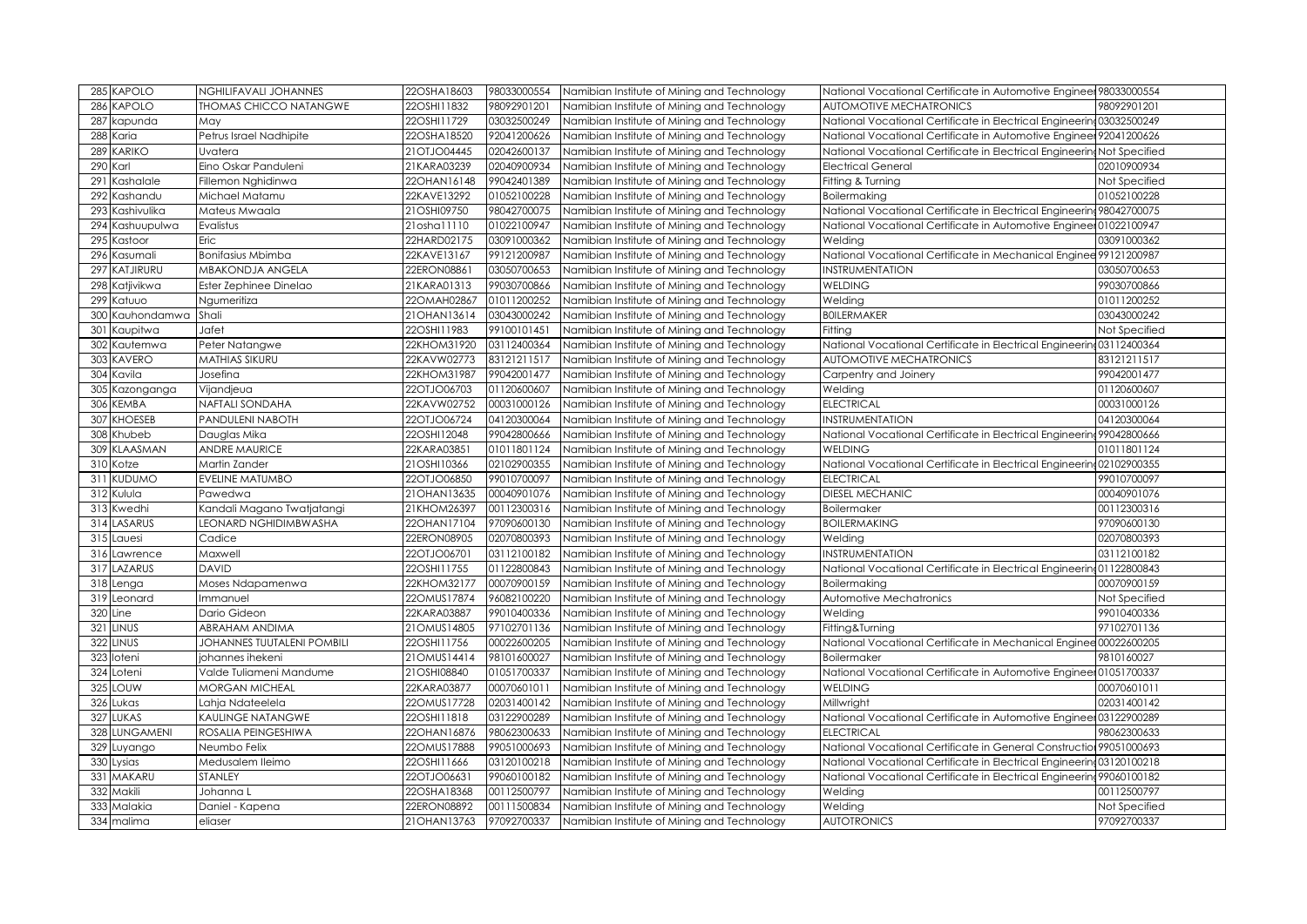| MAPEU<br>335                      | MAPTHEUS N                    | 22OHAN16818 | 97090701597 | Namibian Institute of Mining and Technology | Millwright                                                              | 97090701597   |
|-----------------------------------|-------------------------------|-------------|-------------|---------------------------------------------|-------------------------------------------------------------------------|---------------|
| 336<br>Martin                     | Malakia M                     | 22OSHA18282 | 95022501007 | Namibian Institute of Mining and Technology | Automotive Mechatronics                                                 | 95022501007   |
| 337<br>Martin                     | Silas Natangwe                | 22OSHI11660 | 00052900363 | Namibian Institute of Mining and Technology | National Vocational Certificate in Mechanical Enginee 00052900363       |               |
| MARUNGU<br>338                    | JOHANNES NDUMBA               | 22KAVE13188 | 96121100257 | Namibian Institute of Mining and Technology | <b>AUTOMOTIVE MECHATRONICS</b>                                          | 96121100257   |
| 339<br>Mateus                     | Tobias                        | 22OMUS18068 | 02103000668 | Namibian Institute of Mining and Technology | National Vocational Certificate in Electrical Engineering02103000668    |               |
| 34C<br>Matheus                    | Magdalena Nduulukweshi        | 21OSHI07154 | 98081800360 | Namibian Institute of Mining and Technology | National Vocational Certificate in Electrical Engineering N/A           |               |
| <b>MATHEUS</b><br>34 <sup>°</sup> | <b>HIFIKEPUNYE</b>            | 21OTJO05296 | 98090800823 | Namibian Institute of Mining and Technology | National Vocational Certificate in Electrical Engineering 98090800823   |               |
| 342<br>Matheus                    | Nathanael Upithe              | 22ERON08792 | 01022700294 | Namibian Institute of Mining and Technology | <b>Boilermaking</b>                                                     | 01022700294   |
| <b>MATIAS</b><br>343              | REONARD MWANYANGAPO PENDAPALA | 22OHAN17129 | 02040800735 | Namibian Institute of Mining and Technology | AUTOMOTIVE MECHATRONICS                                                 | 02040800735   |
| 344<br><b>MBAGO</b>               | <b>ELIFAS</b>                 | 21OMUS14602 | 00052600572 | Namibian Institute of Mining and Technology | <b>Boilermaker</b>                                                      | 00052600572   |
| MBAINDJIKUA<br>345                | <b>TJIUREE RONALDHINO</b>     | 22ERON08819 | 02062400047 | Namibian Institute of Mining and Technology | AIRCONDITIONING AND REFRIGERATION                                       | 02062400047   |
| 346<br>Mbarandongo                | Ruuan Salem                   | 22ERON08824 | 01102700266 | Namibian Institute of Mining and Technology | Autotronics                                                             | 01102700266   |
| 347<br>Mbonge                     | Tomas Hambelela Ndagwedha     | 21OSHI08284 | 92071700910 | Namibian Institute of Mining and Technology | National Vocational Certificate in Electrical Engineering 92071700910   |               |
| 348<br>Mbuende                    | Vaia Vaaruka                  | 21OMAH01775 | 02062600062 | Namibian Institute of Mining and Technology | Diesel Mechanic                                                         | 02062600062   |
| McNally<br>349                    | Ellmor                        | 21KARA03442 | 02020800136 | Namibian Institute of Mining and Technology | <b>ELECTRICAL</b>                                                       | 02020800136   |
| 350<br><b>MERORO</b>              | <b>NGARUNE</b>                | 22OMAH02882 | 00070700133 | Namibian Institute of Mining and Technology | <b>ELECTRICAL</b>                                                       | 00070700133   |
| MEYER<br>351                      | DEVANNEY ROGER CHRISTOPHER    | 22KARA03981 | 01061700356 | Namibian Institute of Mining and Technology | <b>WELDING</b>                                                          | 01061700356   |
| 352<br>Mhelele                    | Petrus Tuhafeni Tuhandeleni   | 22OHAN16880 | 99063001077 | Namibian Institute of Mining and Technology | Diesel Machanic                                                         | 99063001077   |
| Mholongela<br>353                 | Jeckson                       | 22ERON08837 | 97112801117 | Namibian Institute of Mining and Technology | Plumbing and Sheet Metal                                                | 97112801117   |
| 354 Michael                       | Junias Shekutamba             | 21OSHI09840 | 01033000787 | Namibian Institute of Mining and Technology | National Vocational Certificate in Automotive Engineer 01033000787      |               |
| <b>MICHAEL</b><br>355             | NATANGWE LINEKELA             | 22OSHA18559 | 01061300307 | Namibian Institute of Mining and Technology | National Vocational Certificate in Mechanical Enginee 01061300307       |               |
| <b>MIKILAS</b><br>356             | <b>DAVID NYATI</b>            | 22OHAN16795 | 96091301268 | Namibian Institute of Mining and Technology | <b>ELECTRICAL</b>                                                       | 96091301268   |
| Mikini<br>357                     | Warry Mizinga                 | 21ZAMB07505 | 98031800472 | Namibian Institute of Mining and Technology | National Vocational Certificate in Mechanical Enginee 98031800427       |               |
| <b>MOKALENG</b><br>358            | <b>BORONAMANG</b>             | 22ERON08826 | 02030700355 | Namibian Institute of Mining and Technology | <b>INSTRUMENTATION</b>                                                  | 02030700355   |
| Mondjila<br>359                   | Wilson N                      | 22ERON08735 | 96030601059 | Namibian Institute of Mining and Technology | National Vocational Certificate in Electrical Engineering 96030601059   |               |
| 360<br>Moses                      | Teofelus moses                | 22OMUS17913 | 00101901208 | Namibian Institute of Mining and Technology | National Vocational Certificate in Automotive Engineer 00101901208      |               |
| 361<br>Moses                      | Fanuel                        | 22OSHA18457 | 00060800178 | Namibian Institute of Mining and Technology | National Vocational Certificate in Automotive Engineer Not Specified    |               |
| 362<br>Moses                      | Kristof Ndeutala              | 22OSHI12285 | 97072000445 | Namibian Institute of Mining and Technology | National Vocational Certificate in Electrical Engineering 97072000445   |               |
| Moses Shudifony Heita<br>363      |                               | 22OSHI12305 | 97043000637 | Namibian Institute of Mining and Technology | National Vocational Certificate in Electrical Engineering Not Specified |               |
| <b>MOTHINGA</b><br>364            | <b>GIFT REWARDIENE</b>        | 22KARA03891 | 01111900094 | Namibian Institute of Mining and Technology | <b>BOILERMAKING</b>                                                     | 01111900094   |
| <b>MPARO</b><br>365               | <b>DAVID</b>                  | 22KAVW02470 | 93120301337 | Namibian Institute of Mining and Technology | DIPLOMA IN AUTOMOTIVE MECHATRONICS                                      | N/A           |
| <b>MPUKA</b><br>366               | <b>TONATENI MUATIRONGWE</b>   | 21KHOM25780 | 01091500959 | Namibian Institute of Mining and Technology | AUTOMOTIVE MECHANOTRONICS                                               | 01091500959   |
| 367<br>Mukongo                    | Elias Nyumbu                  | 22KAVW02766 | 00052901058 | Namibian Institute of Mining and Technology | National Vocational Certificate in Electrical Engineering 00052901058   |               |
| 368 MUKOYA                        | MEINOLF NANTAPO               | 22KAVE13356 | 95090300259 | Namibian Institute of Mining and Technology | AIRCONDITIONING AND REFRIGERATION                                       | 95090300259   |
| 369 Mukuve                        | Elias                         | 22OSHI11679 | 01080600418 | Namibian Institute of Mining and Technology | National Vocational Certificate in Mechanical Enginee 01080600418       |               |
| 370 MULAMBA                       | LAZARUS MIKAEL MARTIN         | 22OMUS17877 | 04091800327 | Namibian Institute of Mining and Technology | AIRCONDITIONING AND FEFRIGERATION                                       | 04091800327   |
| Muleka<br>371                     | Tauno                         | 22OHAN17086 | 00112800386 | Namibian Institute of Mining and Technology | Plumbing and Sheet Metal                                                | 00112800386   |
| MULISHENI<br>372                  | <b>VAPANGULENI JOSEPH</b>     | 22KARA03970 | 00120200317 | Namibian Institute of Mining and Technology | <b>ELECTRICAL</b>                                                       | 00120200317   |
| 373 Mumangeni                     | Hofeni Itauhali               | 22ERON08976 | 01032900253 | Namibian Institute of Mining and Technology | National Vocational Certificate in Electrical Engineering01032900253    |               |
| 374 MUMBALA                       | <b>PAULUS</b>                 | 22OMUS17731 | 00070901007 | Namibian Institute of Mining and Technology | <b>ELECTRICAL</b>                                                       | 00070901007   |
| 375 Mumbashu                      | Toini Ndilimeke Tulela        | 22OMUS17783 | 96060500347 | Namibian Institute of Mining and Technology | Electrical                                                              | 96060500347   |
| 376 Mundilo                       | Barakias                      | 22ERON08741 | 03022600097 | Namibian Institute of Mining and Technology | Carpentry & Joinery                                                     | 03022600097   |
| MUNYENDA<br>377                   | <b>MAO</b>                    | 22KAVE13357 | 99091000848 | Namibian Institute of Mining and Technology | <b>BOILERMAKING</b>                                                     | 99091000848   |
| 378 MURANGI                       | <b>VERUNDURUKA M K</b>        | 22ERON08967 | 04111400094 | Namibian Institute of Mining and Technology | <b>INSTRUMENTATION</b>                                                  | 04111400094   |
| <b>MURANGI</b><br>379             | <b>UJARURAPO</b>              | 22KHOM32258 | 03010300697 | Namibian Institute of Mining and Technology | automotive mechatronics                                                 | 03010300697   |
| Musheko<br>380                    | Twaffy                        | 22ERON08795 | 02122400447 | Namibian Institute of Mining and Technology | Boilermaking                                                            | 02122400447   |
| <b>MUSHIHANGA</b><br>381          | <b>JOHANNES TANGENI</b>       | 22OMUS18050 | 01093001208 | Namibian Institute of Mining and Technology | National Vocational Certificate in Automotive Engineer 01093001208      |               |
| 382<br>Mushihanga                 | Petrus Kondjeni               | 22OSHA18447 | 00012901431 | Namibian Institute of Mining and Technology | National Vocational Certificate in Mechanical Enginee 00012901431       |               |
| 383<br>Mushoko                    | lyaloo Tuhumbatanena Newboy   | 22OSHI12171 | 97092200261 | Namibian Institute of Mining and Technology | National Vocational Certificate in Automotive Engineer 97092200261      |               |
| 384 MUTILIFA                      | MAGDALENA                     | 22OHAN16064 | 98050301017 | Namibian Institute of Mining and Technology | <b>ELECTRICAL</b>                                                       | Not Specified |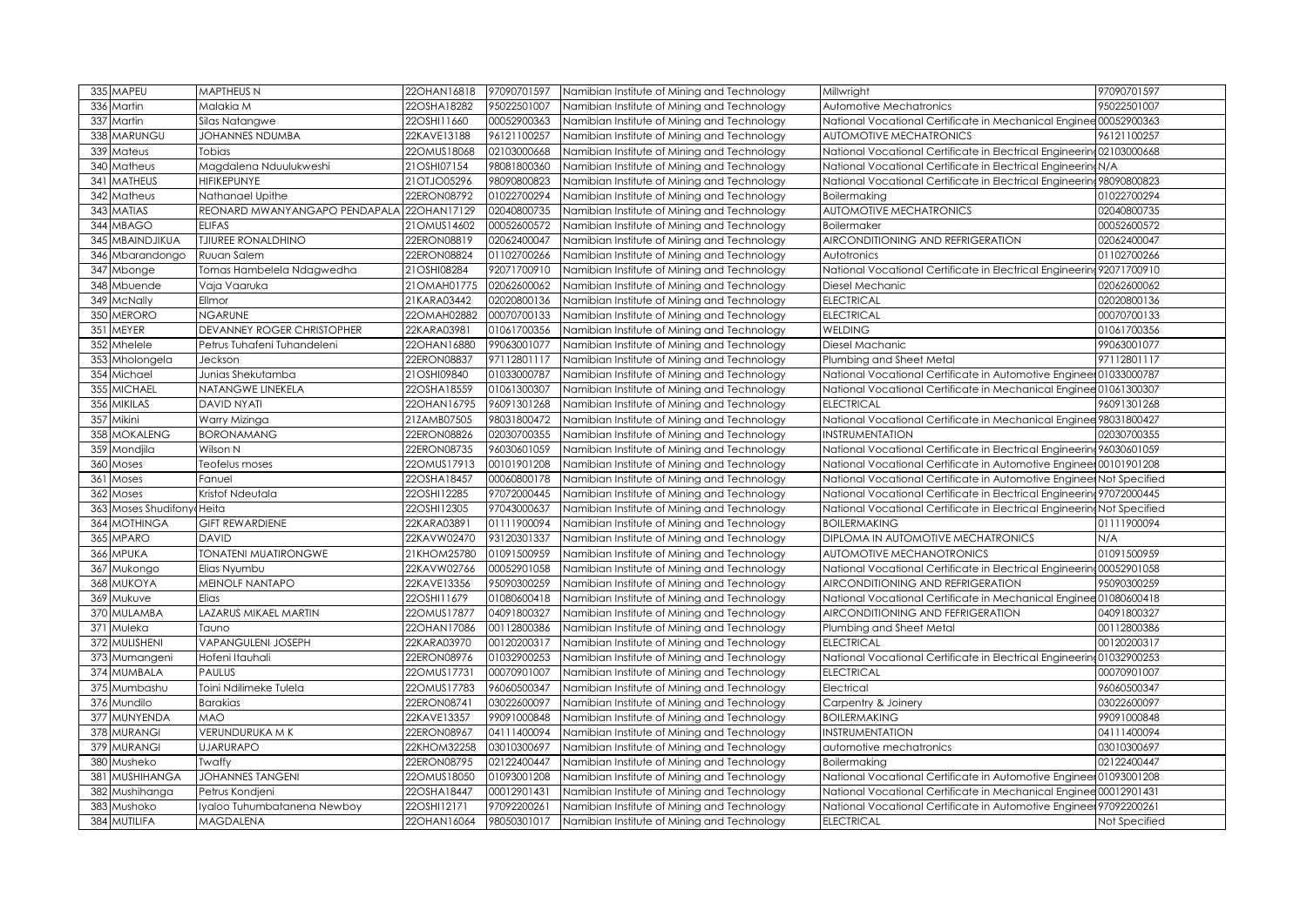| 385 MUTILIFA             | LAFAELA LUCK NGHINAMWAAMI   | 22OHAN17076 | 00062500414 | Namibian Institute of Mining and Technology | <b>BOILERMAKING</b>                                                   | 00062500414   |
|--------------------------|-----------------------------|-------------|-------------|---------------------------------------------|-----------------------------------------------------------------------|---------------|
| 386<br>Mutilifa          | Tangeni-Omwene-Ndakouta     | 22OSHA18442 | 02101300281 | Namibian Institute of Mining and Technology | Boilermaking                                                          | 02101300281   |
| Mutukuta<br>387          | Anthony                     | 22OTJO06833 | 99092600555 | Namibian Institute of Mining and Technology | <b>Diesel Mechanics</b>                                               | 99092600555   |
| <b>MUTUMBULWA</b><br>388 | ABEL TOBIAS IISHIDIMBWA     | 22OMUS17878 | 01061200922 | Namibian Institute of Mining and Technology | AICONDITIONING AND REFRIGERATION                                      | 01061200922   |
| MUTUMBULWA<br>389        | <b>MARTINUS A</b>           | 22OSHA18283 | 01062401034 | Namibian Institute of Mining and Technology | National Vocational Certificate in Automotive Engineer 01062401034    |               |
| 390<br>Muule             | Saddam Onemushi             | 22OSHI11878 | 01061600629 | Namibian Institute of Mining and Technology | National Vocational Certificate in Automotive Engineer 01061600629    |               |
| 391<br>Muundjua          | Ndandona Venaune            | 22KHOM32038 | 03060500223 | Namibian Institute of Mining and Technology | autotronics                                                           | 03060500223   |
| 392<br>Muyenga           | Paulus                      | 22OTJO06201 | 98090600336 | Namibian Institute of Mining and Technology | National Vocational Certificate in Automotive Engineer Not Specified  |               |
| Mvula<br>393             | Matheus Mvula               | 22OSHA18742 | 01073100898 | Namibian Institute of Mining and Technology | National Vocational Certificate in Electrical Engineering01073100898  |               |
| 394<br>Mwaala            | Abraham                     | 22OMUS18047 | 02072900565 | Namibian Institute of Mining and Technology | National Vocational Certificate in Mechanical Enginee 02072900565     |               |
| 395 Mwadinange           | Penehafo Ligola             | 22OSHA18298 | 98122201296 | Namibian Institute of Mining and Technology | National Vocational Certificate in General Construction 98122201296   |               |
| 396 Mwandingi            | Sakaria Ndati Katilonda     | 22OSHI11316 | 01092500766 | Namibian Institute of Mining and Technology | National Vocational Certificate in Automotive Engineer 2022032399     |               |
| 397<br>Mwatewi           | Eriki Liwalange             | 22OMUS18348 | 98072200739 | Namibian Institute of Mining and Technology | National Vocational Certificate in Automotive Engineer 98072200739    |               |
| 398 Mwilima              | Sitongo Jorick              | 21ZAMB03374 | 97040401703 | Namibian Institute of Mining and Technology | National Vocational Certificate in Electrical Engineering 97040401703 |               |
| 399 Naholo               | Matheus Shuudeni            | 22OHAN17289 | 94122400082 | Namibian Institute of Mining and Technology | Autotronics                                                           | 94122400082   |
| 400<br>Naholo            | Emilia                      | 22OMUS17885 | 97100701228 | Namibian Institute of Mining and Technology | Clothing Production                                                   | 97100701228   |
| 401<br>Naihomo           | Barnabas                    | 22OSHI11854 | 00101300069 | Namibian Institute of Mining and Technology | Automotive Mechatronics                                               | Not Specified |
| 402 Nainghoti            | Loide                       | 22ERON08865 | 98061201593 | Namibian Institute of Mining and Technology | National Vocational Certificate in General Construction 98061201593   |               |
| 403<br>Nakaambo          | Martin Tsenaye              | 22ERON08920 | 01090400284 | Namibian Institute of Mining and Technology | Welding                                                               | 01090400284   |
| 404 Nakale               | Silvanus                    | 22OHAN16858 | 00050901311 | Namibian Institute of Mining and Technology | Plumbing and Sheet metal                                              | 00050901311   |
| Nakale<br>405            | Lukas Petrus                | 22OHAN17084 | 97050900435 | Namibian Institute of Mining and Technology | Autotronics                                                           | 97050900435   |
| 406 Nakale               | Andreas                     | 22OMUS18070 | 99012101204 | Namibian Institute of Mining and Technology | Welding                                                               | 99012101204   |
| <b>NAKALE</b><br>407     | PHILLEMON                   | 22OSHA18303 | 00072800259 | Namibian Institute of Mining and Technology | National Vocational Certificate in Automotive Engineer 00072800259    |               |
| 408 NAKALEMO             | PETRUS TATEATI POPYENDENI   | 22OMUS17909 | 02102500802 | Namibian Institute of Mining and Technology | National Vocational Certificate in Mechanical Enginee 02102500802     |               |
| <b>409 NAKANGOMBE</b>    | <b>KASHIIWANDAPO KARINA</b> | 22OSHA18758 | 01111800642 | Namibian Institute of Mining and Technology | National Vocational Certificate in Electrical Engineering 01111800642 |               |
| 410 Nakanyala            | Frans, Tutaleni             | 22OSHI11844 | 99121801118 | Namibian Institute of Mining and Technology | Fitting                                                               | Not Specified |
| 411 Nakapela             | Hitewa Leevi                | 21ERON07118 | 99042900032 | Namibian Institute of Mining and Technology | National Vocational Certificate in Automotive Engineer Not Specified  |               |
| 412 Nakathingo           | Mika                        | 22OSHA18666 | 00042601231 | Namibian Institute of Mining and Technology | National Vocational Certificate in General Construction 00042601231   |               |
| 413 NAKWAFILA            | <b>JUNIAS TUULI</b>         | 22OSHA17313 | 00041400957 | Namibian Institute of Mining and Technology | National Vocational Certificate in Automotive Engineer Not Specified  |               |
| 414 NAMBANDI             | <b>JOHANNES</b>             | 22OSHI11766 | 98072400738 | Namibian Institute of Mining and Technology | National Vocational Certificate in Automotive Engineer 98072400738    |               |
| 415 Namene               | Andreas Ngendinomuwa        | 22ERON08884 | 01100100245 | Namibian Institute of Mining and Technology | <b>Electrical Engineering</b>                                         | 01100100245   |
| 416 NAMHILA              | <b>EDWARDE</b>              | 21OHAN10991 | 99110400362 | Namibian Institute of Mining and Technology | Boilermaker                                                           | 99110400362   |
| 417 Namholo              | Nghifewa Titus              | 22KARA03868 | 02052000127 | Namibian Institute of Mining and Technology | Carpentry & Joinery                                                   | 02052000127   |
| 418 Namiseb              | Leonard                     | 22OTJO06725 | 02091801283 | Namibian Institute of Mining and Technology | Welding                                                               | 02091801283   |
| 419 Namupala             | Lisias                      | 22ERON09051 | 01021200123 | Namibian Institute of Mining and Technology | Electrical                                                            | 01021200123   |
| 420 Namweya              | Wilhelm M                   | 22OSHA18375 | 02053100297 | Namibian Institute of Mining and Technology | National Vocational Certificate in Mechanical Enginee 02053100297     |               |
| <b>NAMWIHA</b><br>421    | ALBIINA KAMBONDE HELAO      | 22OMUS17896 | 01041100857 | Namibian Institute of Mining and Technology | National Vocational Certificate in Automotive Engineer 01041100857    |               |
| 422 NANDAGO              | <b>SAMUEL KANDALI</b>       | 22KHOM32184 | 99120200517 | Namibian Institute of Mining and Technology | AIRCONDITIONING AND REFRIGERATION                                     | 99120200517   |
| 423 Nandago              | Natanael Panduleni          | 22OSHI11847 | 01081800488 | Namibian Institute of Mining and Technology | National Vocational Certificate in Mechanical Enginee Not Specified   |               |
| 424 NANGOLO              | <b>EPAFRAS PENDA</b>        | 22OMUS17650 | 01032000775 | Namibian Institute of Mining and Technology | National Vocational Certificate in Mechanical Enginee 01032000775     |               |
| 425 NANGOLO              | WILHELMINA                  | 22OMUS17958 | 02010800346 | Namibian Institute of Mining and Technology | National Vocational Certificate in Mechanical Enginee 02010800346     |               |
| 426 NANGOMBE             | <b>ELIASER TONATA</b>       | 22OSHA18237 | 03100100263 | Namibian Institute of Mining and Technology | National Vocational Certificate in Mechanical Enginee 03100100263     |               |
| 427 Nangombe             | Veiyo Kauko                 | 22OSHI11737 | 03033000312 | Namibian Institute of Mining and Technology | National Vocational Certificate in Mechanical Enginee 03033000312     |               |
| 428 Nangula              | Elikson Ndalikokule         | 21OMUS15121 | 99050800653 | Namibian Institute of Mining and Technology | Automotive Mechatronics                                               | Not Specified |
| 429 NANGWENA             | <b>ARONAK</b>               | 22OHAN16841 | 99090500901 | Namibian Institute of Mining and Technology | Electrical                                                            | 99090500901   |
| 430 Nanub                | Delanoh                     | 21ERON04311 | 01110600143 | Namibian Institute of Mining and Technology | Fitting                                                               | Not Specified |
| 431 Nanyemba             | <b>Bartolomeus Iyambo</b>   | 22OMUS17354 | 01081800917 | Namibian Institute of Mining and Technology | Autotronics                                                           | Not Specified |
| 432 Nanyemba             | Johanna                     | 22OSHA18320 | 96021300610 | Namibian Institute of Mining and Technology | National Vocational Certificate in Electrical Engineering 96021300610 |               |
| 433 Nanyeni              | Ruusa Ndinehafo             | 22ERON08829 | 01091101345 | Namibian Institute of Mining and Technology | Instrumentation                                                       | 01091101345   |
| 434 Narib                | Manfredt Notani             | 22ERON08806 | 00100600093 | Namibian Institute of Mining and Technology | Automotive Mechatronics                                               | Not Specified |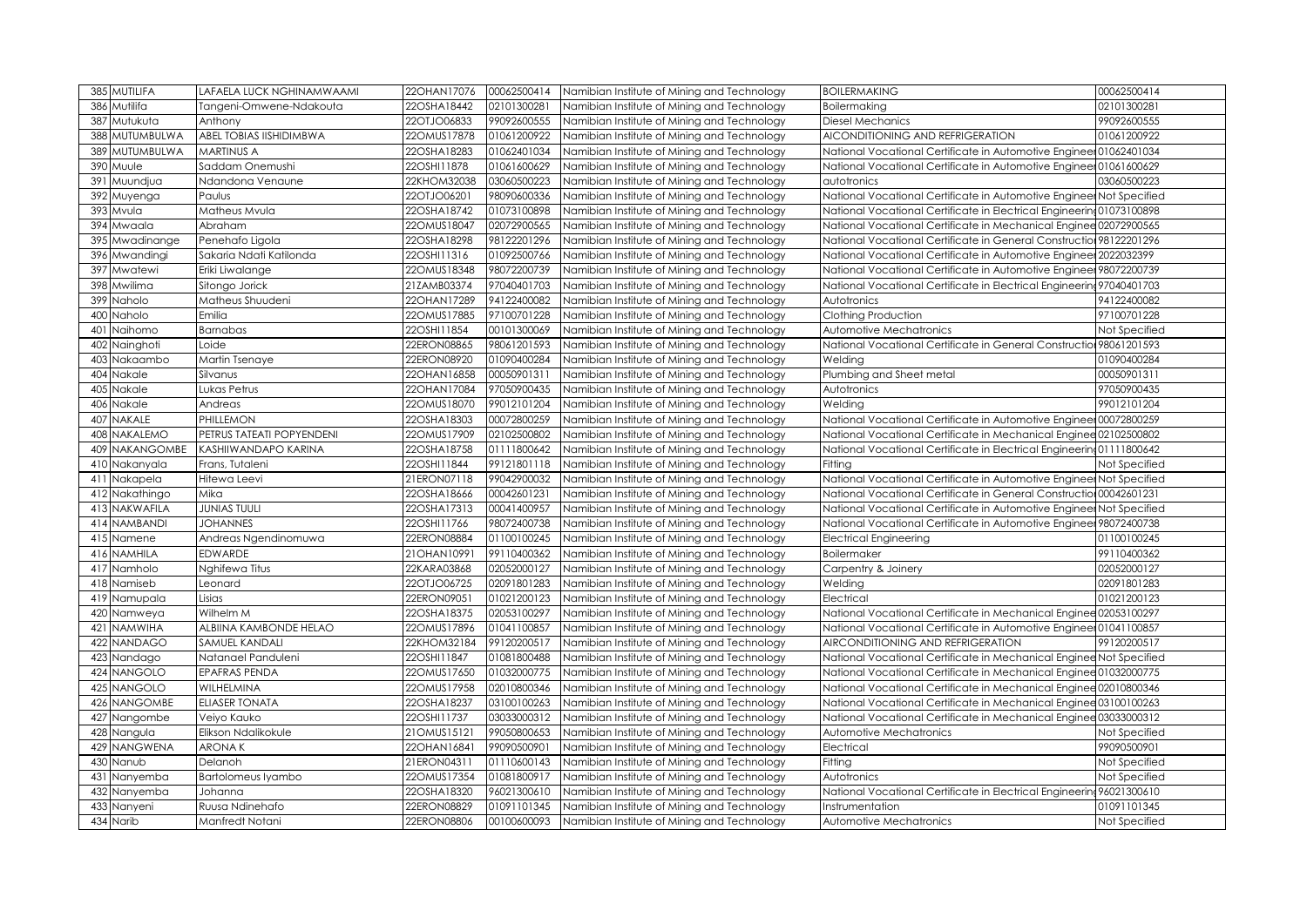| 435 Naruseb                       | Josef                         | 21eron06746   | 01033100781 | Namibian Institute of Mining and Technology                                                | Electrical                                                            | Not Specified |
|-----------------------------------|-------------------------------|---------------|-------------|--------------------------------------------------------------------------------------------|-----------------------------------------------------------------------|---------------|
| NARUSEB<br>436                    | <b>JENTEZEN</b>               | 22ERON08733   | 02122700203 | Namibian Institute of Mining and Technology                                                | <b>ELECTRICAL</b>                                                     | 02122700203   |
| NAUKUSHU<br>437                   | <b>AMON ALEX</b>              | 21KHOM27476   | 00101200862 | Namibian Institute of Mining and Technology                                                | Welding                                                               | 00101200862   |
| 438<br>naundobe                   | natanael                      | 21OHAN05725   | 99121100578 | Namibian Institute of Mining and Technology                                                | Plumbing & Sheet Metal                                                | 99121100578   |
| 439                               | Keanu                         | 22ERON08971   | 01080900217 |                                                                                            |                                                                       | 01080900217   |
| Nauseb<br><b>NAUYOMA</b><br>440   | <b>ERASTUS</b>                | 22OHAN16866   | 98121900786 | Namibian Institute of Mining and Technology<br>Namibian Institute of Mining and Technology | Welding<br><b>ELECTRICAL</b>                                          | 98121900786   |
| Ndakolo<br>441                    | Martin                        | 22OSHI11879   | 02062700307 | Namibian Institute of Mining and Technology                                                | Autotronics                                                           | 02062700307   |
|                                   |                               |               |             |                                                                                            |                                                                       |               |
| NDEMUUYA<br>442                   | MATEUS NDEMUUYA               | 21OMUS13133   | 98100301336 | Namibian Institute of Mining and Technology                                                | <b>DIESEL MECHANIC</b>                                                | 9810031336    |
| Ndeshitiwa<br>443                 | Andreas                       | 21OMUS15173   | 00011201193 | Namibian Institute of Mining and Technology                                                | Welding and Metal Fabrication                                         | 00011201193   |
| <b>NDEULITA</b><br>444            | LAZARUS SHIYELKENI            | 22OSHI11791   | 97061300094 | Namibian Institute of Mining and Technology                                                | <b>WELDING SPECIAL</b>                                                | 99051500645   |
| NDEUTAPO<br>445                   | <b>JESAYA NDAMANGULUKA</b>    | 22OSHI11991   | 00042000367 | Namibian Institute of Mining and Technology                                                | National Vocational Certificate in Electrical Engineering 00042000367 |               |
| Ndilinawa<br>446                  | Peter Phillipus               | 22OSHA18668   | 95092400037 | Namibian Institute of Mining and Technology                                                | National Vocational Certificate in General Construction 95092400037   |               |
| Ndjimba<br>447                    | Saimi Selma                   | 22OSHA18448   | 99042201347 | Namibian Institute of Mining and Technology                                                | National Vocational Certificate in Mechanical Enginee 99042201347     |               |
| 448<br>Ndjimba                    | Fiindje Memory                | 22OSHI11742   | 02020300931 | Namibian Institute of Mining and Technology                                                | Welding                                                               | 02020300931   |
| NDULUMBA<br>449                   | MICHAEL NGHIDINWAVALI         | 22OHAN16914   | 02122300825 | Namibian Institute of Mining and Technology                                                | <b>AUTOTRONIC</b>                                                     | 02122300825   |
| 450<br>Ndumba                     | Werner Nyumbu                 | 21KAVW01158   | 97092100477 | Namibian Institute of Mining and Technology                                                | National Vocational Certificate in Automotive Engineer 97092100477    |               |
| 451<br>Ndyawau                    | Abraham                       | 22KAVW02823   | 99111100648 | Namibian Institute of Mining and Technology                                                | National Vocational Certificate in Electrical Engineering 99111100648 |               |
| 452<br><b>Neels</b>               | William                       | 22KARA03897   | 98011700383 | Namibian Institute of Mining and Technology                                                | Automotive Mechatronics                                               | Not Specified |
| 453<br>Nefuma                     | Natanael                      | 22OSHA18316   | 02102600327 | Namibian Institute of Mining and Technology                                                | National Vocational Certificate in Mechanical Enginee 02102600327     |               |
| 454 NEHALE                        | <b>DANIEL TANGENIOMWA</b>     | 22OMUS17765   | 02031301144 | Namibian Institute of Mining and Technology                                                | <b>MILLWRIGHT</b>                                                     | 02031301144   |
| Nehunga<br>455                    | Ndapandula Tulonga            | 21OMUS08489   | 00031700977 | Namibian Institute of Mining and Technology                                                | Fitting & Turning                                                     | 00031700977   |
| <b>NEKANDJO</b><br>456            | ABSALOM                       | 22OSHA18560   | 01052400051 | Namibian Institute of Mining and Technology                                                | National Vocational Certificate in Mechanical Enginee 01052400051     |               |
| 457<br><b>NEKAYI</b>              | <b>MARTIN NATANGWE</b>        | 22OSHA18561   | 01040300936 | Namibian Institute of Mining and Technology                                                | National Vocational Certificate in Mechanical Enginee 01040300936     |               |
| 458<br>Nekayi                     | Anna Ndeukumwa                | 22OSHI12046   | 02071300181 | Namibian Institute of Mining and Technology                                                | National Vocational Certificate in Automotive Engineer 02071300181    |               |
| <b>NEKONGO</b><br>459             | EDWARD ILITHAWE               | 21OSHA15552   | 98092300957 | Namibian Institute of Mining and Technology                                                | National Vocational Certificate in Electrical Engineering 98092300957 |               |
| 460 NELAGO                        | ANDREAS                       | 22OSHI11910   | 01081001127 | Namibian Institute of Mining and Technology                                                | National Vocational Certificate in Electrical Engineering01081001127  |               |
| Nelongo<br>461                    | Martin                        | 22OSHI11820   | 02092900207 | Namibian Institute of Mining and Technology                                                | Autotronics                                                           | 02092900207   |
| NELUMBU<br>462                    | HESKIEL IIYAMBO MEGAMENO      | 22OSHA18292   | 04060800481 | Namibian Institute of Mining and Technology                                                | National Vocational Certificate in Mechanical Enginee 04060800481     |               |
| 463<br>Nelumbu                    | Junion T                      | 22OSHA18445   | 98091900058 | Namibian Institute of Mining and Technology                                                | National Vocational Certificate in Mechanical Enginee Not Specified   |               |
| 464 Nelumbu                       | Erustus Tangeni Madal         | 22OSHA18451   | 03052800019 | Namibian Institute of Mining and Technology                                                | Boilermaking                                                          | 03052800019   |
| NEMBIA<br>465                     | PENDAPALA TANGENI             | 22OSHA18590   | 96101801160 | Namibian Institute of Mining and Technology                                                | National Vocational Certificate in Automotive Engineer 96101801160    |               |
| 466 Nepando                       | Hofeni Ndakondja              | 21OHAN08943   | 99061000858 | Namibian Institute of Mining and Technology                                                | Millwright                                                            | 99061000858   |
| Nepililo<br>467                   | Albertina                     | 21OSHI09563   | 99092600857 | Namibian Institute of Mining and Technology                                                | National Vocational Certificate in Electrical Engineering 99092600857 |               |
| 468 Neumbo                        | Lukas Shilipishiwa            | 22OHAN16959   | 00090700589 | Namibian Institute of Mining and Technology                                                | Fitting                                                               | Not Specified |
| 469 Neumbo                        | Tuhafeni M                    | 22OSHA18610   | 03030800695 | Namibian Institute of Mining and Technology                                                | National Vocational Certificate in Mechanical Enginee 03030800695     |               |
| 470 NGENO                         | SECILIA TALEINAWA PENEYAMBEKO | 22OHAN16835   | 01090900309 | Namibian Institute of Mining and Technology                                                | <b>ELECTRICAL</b>                                                     | 01090900309   |
| 471<br>Ngesheya                   | Timoteus                      | 21ohan13415   | 99111600764 | Namibian Institute of Mining and Technology                                                | Electrical                                                            | Not Specified |
| 472 Ngesheya                      | Hafeni Ndeutapo               | 22ERON08797   | 03010800738 | Namibian Institute of Mining and Technology                                                | <b>Boilermaking</b>                                                   | 03010800738   |
| 473 Nghatanga                     | Sem Tangitate                 | 22OSHA18543   | 01103100475 | Namibian Institute of Mining and Technology                                                | National Vocational Certificate in Mechanical Enginee 01103100475     |               |
| 474 NGHIFIKWA                     | VILIO NDINOMUMATI             | 21 OHAN 13963 | 97052000822 | Namibian Institute of Mining and Technology                                                | Fitting & Turning                                                     | 97052000822   |
| <b>NGHIHALWA</b><br>475           | <b>JESAYA TUHAFENI</b>        | 22OSHA18293   | 00111200458 | Namibian Institute of Mining and Technology                                                | National Vocational Certificate in Automotive Enginee 00111200458     |               |
| NGHILUKILWA<br>476                | <b>TADEUS NDILIPUNYE</b>      | 22OHAN17290   | 94040401190 | Namibian Institute of Mining and Technology                                                | AUTOMOTIVE MECHANOTRONICS                                             | 94040401190   |
| 477<br>Nghilunduka                | Popyeni Eriki                 | 22ERON08796   | 99041600507 | Namibian Institute of Mining and Technology                                                | Boilermaking                                                          | 99041600507   |
| 478 Nghilwamo                     | Shatyohamba Petrus            | 22ERON08811   | 95052700229 | Namibian Institute of Mining and Technology                                                | Automotive Mechatronics                                               | Not Specified |
| 479 NGHINONGELWAFRIDRICK VATILIFA |                               | 22OHAN16933   | 01020101172 | Namibian Institute of Mining and Technology                                                | <b>AUTOMOTIVE MECHATRONICS</b>                                        | 01020101172   |
| VGHINYANYELW<br>480               | NDINELAO KALEINASHO           | 22OHAN16925   | 93050200855 | Namibian Institute of Mining and Technology                                                | <b>WELDING</b>                                                        | 93050200855   |
| 481<br>VGHINYANYELW               | NDAPEWOSHALI NDILOKELWA       | 22OHAN17115   | 93050200863 | Namibian Institute of Mining and Technology                                                | <b>BRICKLAYING &amp; PLASTERING</b>                                   | 93050200863   |
| 482<br>Nghipangelwa               | Matheus                       | 22OSHI12015   | 00022100717 | Namibian Institute of Mining and Technology                                                | National Vocational Certificate in Automotive Engineer 00022100717    |               |
| 483<br>Nghipunduka                | Jason Shiwoomwenyo            | 22OHAN16787   | 95080601043 | Namibian Institute of Mining and Technology                                                | diesel mechanics                                                      | 95080601043   |
| 484 nghipunya                     | fillipus n                    | 22OHAN17043   | 96112200783 | Namibian Institute of Mining and Technology                                                | Welder                                                                | Not Specified |
|                                   |                               |               |             |                                                                                            |                                                                       |               |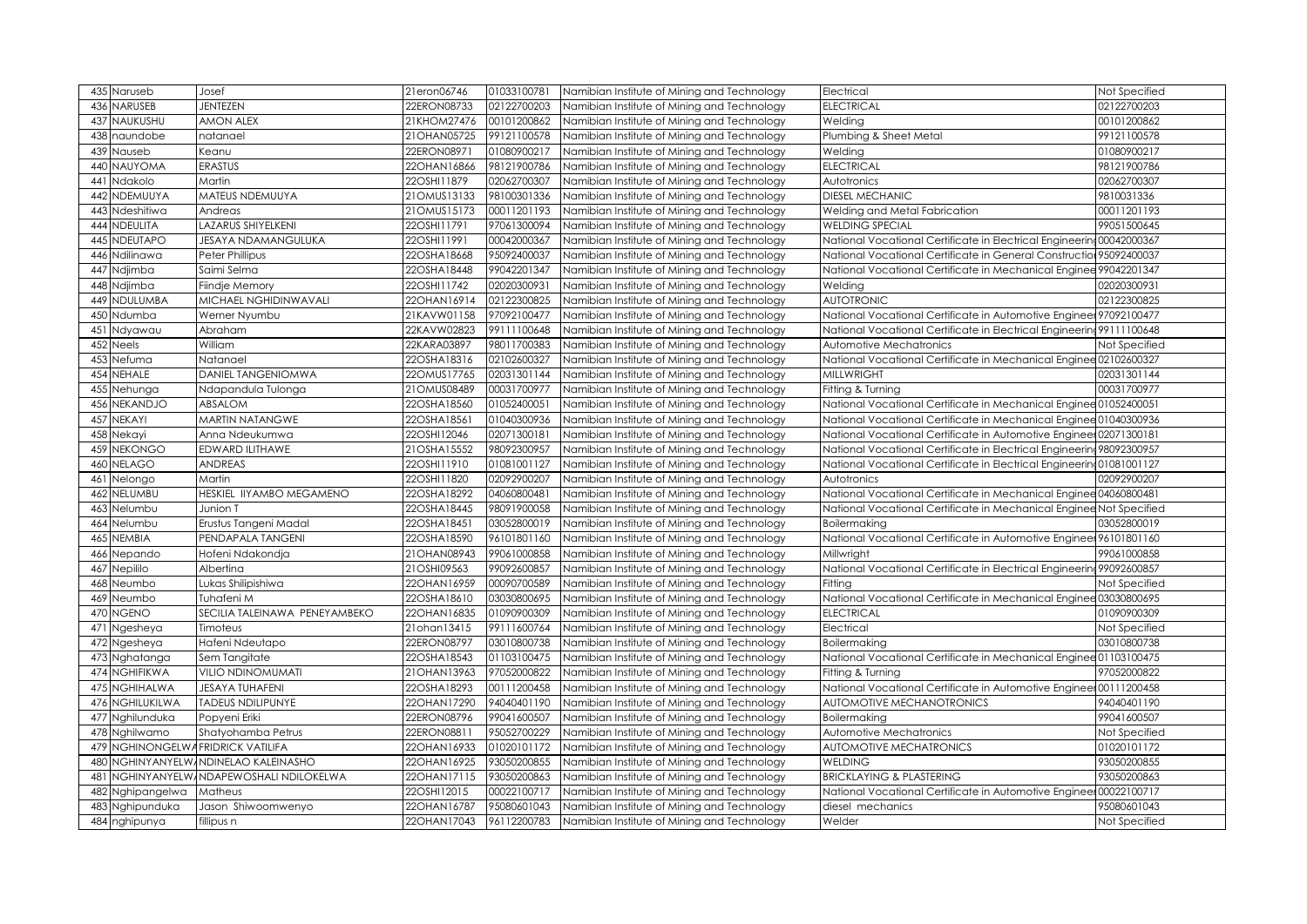| 485 Nghisheefa                  | Lineekela Tangitate               | 22OHAN16833   | 03112800133 | Namibian Institute of Mining and Technology | Electrical                                                            | 03112800133   |
|---------------------------------|-----------------------------------|---------------|-------------|---------------------------------------------|-----------------------------------------------------------------------|---------------|
| 486<br>Nghishekwa               | Wilhelm                           | 22OSHI11805   | 99051001266 | Namibian Institute of Mining and Technology | National Vocational Certificate in Automotive Engineer 99051001266    |               |
| Nghishilenapo<br>487            | Julia Ndeshinyengwa               | 22OSHI11351   | 98100400757 | Namibian Institute of Mining and Technology | National Vocational Certificate in Electrical Engineering N/A         |               |
| <b>NGHITULA</b><br>488          | KUNA LIMWE LIWA                   | 22OSHA18312   | 01032101202 | Namibian Institute of Mining and Technology | National Vocational Certificate in Automotive Engineer 01032101202    |               |
| Nghiwanwa<br>489                | Fillipus                          | 21OHAN06860   | 97120200755 | Namibian Institute of Mining and Technology | Fitting and Turning                                                   | 97120200755   |
| NGHIYOLWA<br>490                | <b>JUNIA</b>                      | 22OHAN16842   | 03021400264 | Namibian Institute of Mining and Technology | <b>ELECTRICAL</b>                                                     | 03021400264   |
| <b>NGHOSHI</b><br>491           | <b>IMMANUEL</b>                   | 21 OHAN 13633 | 98090700993 | Namibian Institute of Mining and Technology | <b>DIESEL MACHENIC</b>                                                | 98090700993   |
| Nghoshi<br>492                  | Walter                            | 21 OHAN 14028 | 96110700789 | Namibian Institute of Mining and Technology | Electrical                                                            | 96110700789   |
| <b>NGOLOYIMWE</b><br>493        | RAINHOLD TUYAKULA NEKONGO         | 22KHOM31985   | 02072900077 | Namibian Institute of Mining and Technology | <b>ELECTRICAL</b>                                                     | 02072900077   |
| 494<br>Nguavauva                | Kennedy Rhoesdee                  | 22KHOM32265   | 03030500292 | Namibian Institute of Mining and Technology | Boilermaking                                                          | 03030500292   |
| 495<br>Ngueza                   | Victor                            | 22ERON09060   | 96041900532 | Namibian Institute of Mining and Technology | Fitting                                                               | Not Specified |
| 496<br>Ngwedha                  | Vladmir Gideon                    | 22OSHA18776   | 96041600806 | Namibian Institute of Mining and Technology | National Vocational Certificate in Electrical Engineerin              | 96041600806   |
| 497<br>Niigambo                 | Ulumbu                            | 22ERON08734   | 02031100424 | Namibian Institute of Mining and Technology | National Vocational Certificate in Electrical Engineering 02031100424 |               |
| 498<br>Niilenge                 | Armas-lita-Diaz                   | 22OMUS17869   | 93091400719 | Namibian Institute of Mining and Technology | Automotive Mechatronics                                               | Not Specified |
| 499 Niipaya                     | Martin Nadhipite                  | 22OMUS17848   | 02030400866 | Namibian Institute of Mining and Technology | Boilermaking                                                          | 02030400866   |
| 500<br>Ntaagona                 | Matheus                           | 21OSHI06355   | 00032500734 | Namibian Institute of Mining and Technology | National Vocational Certificate in Electrical Engineering 00032500734 |               |
| <b>NTINDA</b><br>501            | SIMON POPYENINAWA                 | 22OMUS18176   | 00123000777 | Namibian Institute of Mining and Technology | National Vocational Certificate in Automotive Engineer 00123000777    |               |
| <b>NTINDA</b><br>502            | <b>ELIAS TAATI</b>                | 22OSHI11889   | 01033100943 | Namibian Institute of Mining and Technology | National Vocational Certificate in Automotive Engineer 01033100943    |               |
| Ntyayela<br>503                 | David Awene                       | 22OSHA18670   | 01072300362 | Namibian Institute of Mining and Technology | Welding                                                               | 01072300362   |
| 504 NUULE                       | <b>GAMENA FESTUS NDINOMWAMENI</b> | 22KHOM32306   | 03032700418 | Namibian Institute of Mining and Technology | INSTRUMENTATION                                                       | 03032700418   |
| NUUYOMA<br>505                  | <b>THEOPHILUS NDANGI</b>          | 21OSHI09523   | 01031000321 | Namibian Institute of Mining and Technology | National Vocational Certificate in Automotive Engineer 01031000321    |               |
| 506 NUUYOMA                     | <b>FILLEMON NDEENDA</b>           | 22KHOM31984   | 02071700341 | Namibian Institute of Mining and Technology | <b>MILLWRIGHT</b>                                                     | 02071700341   |
| 507<br>Nuuyoma                  | Natalia                           | 22OSHA18336   | 03061100628 | Namibian Institute of Mining and Technology | Carpentry and Joinery                                                 | 0306110628    |
| 508 Olavi                       | Petrus Kashela                    | 22OHAN15403   | 03022400292 | Namibian Institute of Mining and Technology | National Vocational Certificate in Mechanical Enginee Not Specified   |               |
| ONESMUS<br>509                  | <b>ATUTALA ONESMUS</b>            | 21OMUS14922   | 00110300688 | Namibian Institute of Mining and Technology | Automotive Mechatronics                                               | 00110300688   |
| 510 Onesmus                     | Frans Simeon                      | 22OMUS17799   | 01020201878 | Namibian Institute of Mining and Technology | <b>AUTOTRONICS</b>                                                    | 01020201878   |
| 511<br>onesmus                  | thomas                            | 22OSHI11985   | 98101000712 | Namibian Institute of Mining and Technology | National Vocational Certificate in Automotive Engineer 98101000712    |               |
| 512 Pandekeni                   | Elice                             | 22OMUS17810   | 01031401261 | Namibian Institute of Mining and Technology | Plumbing and Metal Sheet                                              | 01031401261   |
| <b>PAULUS</b><br>513            | <b>JEREMIA</b>                    | 21OSHI09535   | 93091300374 | Namibian Institute of Mining and Technology | National Vocational Certificate in Electrical Engineering 93091300374 |               |
| 514 Paulus                      | Martin Nande                      | 22OHAN17199   | 98091300492 | Namibian Institute of Mining and Technology | Electrical                                                            | 98091300492   |
| 515 Paulus                      | Erasmus Amuntanga                 | 22OSHI11675   | 00092401457 | Namibian Institute of Mining and Technology | National Vocational Certificate in Mechanical Enginee 00092401457     |               |
| 516 Penda                       | Petrus                            | 22OSHI11788   | 99010800180 | Namibian Institute of Mining and Technology | National Vocational Certificate in General Construction 99010800180   |               |
| 517 Petersen                    | Jaden                             | 21HARD01050   | 03041200449 | Namibian Institute of Mining and Technology | Automotive Mechatronics                                               | Not Specified |
| 518 PETHA                       | <b>RODNEY</b>                     | 22OTJO06629   | 96090300241 | Namibian Institute of Mining and Technology | <b>WELDING</b>                                                        | 96090300241   |
| 519 Petrus                      | Jordan                            | 21KARA01685   | 00123100372 | Namibian Institute of Mining and Technology | Automotive Mechatronics                                               | 00123100372   |
| <b>PETRUS</b><br>520            | <b>SACKY SHITILIFA</b>            | 21KHOM27444   | 97110300293 | Namibian Institute of Mining and Technology | Automotive Megatronics                                                | 97110300293   |
| 521<br>Petrus                   | Luben                             | 21OHAN13576   | 94070700242 | Namibian Institute of Mining and Technology | Boilermaking                                                          | 94070700242   |
| 522 Petrus                      | David lipinge Natangwe            | 22OMUS17875   | 87032800025 | Namibian Institute of Mining and Technology | Automotive Mechatronics                                               | Not Specified |
| Petrus<br>523                   | Johannes                          | 22OMUS17908   | 90030901308 | Namibian Institute of Mining and Technology | National Vocational Certificate in General Construction 90030901308   |               |
| 524 Petrus                      | Simon                             | 22OSHA18649   | 03082900488 | Namibian Institute of Mining and Technology | National Vocational Certificate in General Construction 03082900488   |               |
| 525 Petrus                      | Levi                              | 22OSHI11919   | 99082000927 | Namibian Institute of Mining and Technology | National Vocational Certificate in General Construction 99082000927   |               |
| 526 PETRUS                      | PETRUS NGHILOKWA                  | 22OSHI12051   | 01020100842 | Namibian Institute of Mining and Technology | National Vocational Certificate in Mechanical Enginee 01020100842     |               |
| PETRUS POMBILI KMBANDEKO<br>527 |                                   | 22OSHI11703   | 01012401286 | Namibian Institute of Mining and Technology | <b>ELECTRICAL</b>                                                     | 01012401286   |
| 528 PHILLIPUS                   | <b>TITUS MWAHAFA</b>              | 22OSHA18290   | 95070500341 | Namibian Institute of Mining and Technology | <b>AUTOMOTIVE MECHATRONICS</b>                                        | 95070500341   |
| 529 Pinehas                     | Petrus                            | 22OSHA18414   | 98091401717 | Namibian Institute of Mining and Technology | National Vocational Certificate in General Construction 98091401717   |               |
| 530 PINEHAS                     | PETRUS NADHIPITE                  | 22OSHI11738   | 99010900126 | Namibian Institute of Mining and Technology | National Vocational Certificate in Electrical Engineering 99010900126 |               |
| 531 Plaatjies                   | <b>Bra-Dreams</b>                 | 22ERON08810   | 01021500984 | Namibian Institute of Mining and Technology | Automotive Mechatronics                                               | Not Specified |
| 532 PRITZLAFF                   | <b>LUKAS ERICH</b>                | 22ERON08717   | 00031700187 | Namibian Institute of Mining and Technology | National Vocational Certificate in Electrical Engineering 00031700187 |               |
| 533 Quimbra                     | Mario                             | 22OSHA18573   | 01062800419 | Namibian Institute of Mining and Technology | National Vocational Certificate in General Construction01062800419    |               |
| 534 Reinhold                    | Mirjam                            | 22OSHI11676   | 99052101329 | Namibian Institute of Mining and Technology | National Vocational Certificate in Clothing Production 99052101329    |               |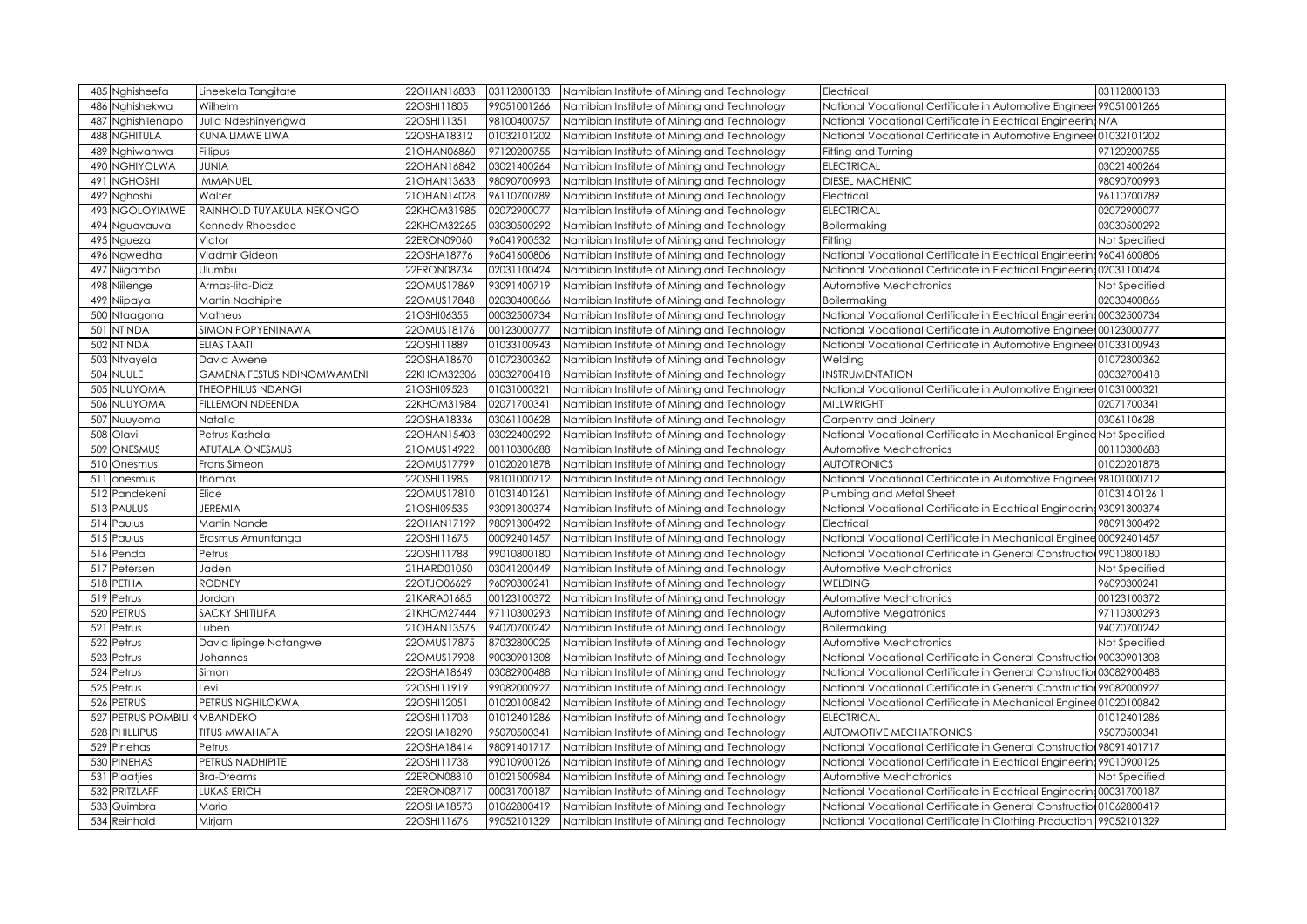| 535 RUHUMBA           | <b>STEFANS LAURENTUS</b>       | 22KARA03934   | 02061300529 | Namibian Institute of Mining and Technology | FITTING & TURNING                                                       | 02061300529   |
|-----------------------|--------------------------------|---------------|-------------|---------------------------------------------|-------------------------------------------------------------------------|---------------|
| 536<br>Sabatha        | Brayen Pharaoh Fabio           | 22OTJO06645   | 98041500692 | Namibian Institute of Mining and Technology | National Vocational Certificate in Mechanical Enginee Not Specified     |               |
| 537<br>Sabatta        | Codie Rochall                  | 22OTJO06682   | 98012800877 | Namibian Institute of Mining and Technology | National Vocational Certificate in Automotive Engineer 98012800877      |               |
| 538<br>Sakaria        | Joel                           | 21OSHI09524   | 99110200746 | Namibian Institute of Mining and Technology | National Vocational Certificate in Electrical Engineering 99110200746   |               |
| SAKARIA<br>539        | HERMIA SHIPANDENI              | 22OHAN16885   | 01022600745 | Namibian Institute of Mining and Technology | AUTOMOTIVE MECHATRONICS                                                 | 01022600745   |
| 540<br>Sakaria        | Abel Panduleni                 | 22OSHA18473   | 99062200109 | Namibian Institute of Mining and Technology | National Vocational Certificate in Automotive Engineer Not Specified    |               |
| 541<br>Sakaria        | Joel                           | 22OSHI12047   | 98060801414 | Namibian Institute of Mining and Technology | National Vocational Certificate in Mechanical Enginee 98060801414       |               |
| 542<br>Sakaria        | Petrina Kaanange               | 22ERON08730   | 03012500189 | Namibian Institute of Mining and Technology | National Vocational Certificate in Electrical Engineering 03012500189   |               |
| 543<br>Salom          | Filemon Nghifikwavali          | 22OHAN16839   | 00072800267 | Namibian Institute of Mining and Technology | electrical                                                              | 00072800267   |
| SALOM<br>544          | MARTIN NDESHIKEMA VAEFENI      | 22OMUS17746   | 99010300498 | Namibian Institute of Mining and Technology | <b>ELECTRICAL</b>                                                       | 99010300498   |
| Salom<br>545          | Immanuel Ndilimeke             | 22OSHI10658   | 01022801187 | Namibian Institute of Mining and Technology | National Vocational Certificate in Automotive Engineer Not Specified    |               |
| 546<br>Sambinde       | Paulus Kahilu                  | 21KAVW01567   | 99021800918 | Namibian Institute of Mining and Technology | Electrical                                                              | 99021800918   |
| 547<br>Sapalanga      | Jimmy                          | 22KAVE13332   | 00071600574 | Namibian Institute of Mining and Technology | Automotive Mechatronics                                                 | 00071600574   |
| 548 SCHWARTZ          | <b>FABIAN RUDOLFO</b>          | 22ERON08814   | 01100500607 | Namibian Institute of Mining and Technology | National Vocational Certificate in Electrical Engineering 01100500607   |               |
| 549 Sebastianus       | Petrus Mweeya                  | 22OMUS17818   | 00091800846 | Namibian Institute of Mining and Technology | <b>Boilermaking</b>                                                     | 00091800846   |
| 550 SEFANYA           | <b>LAMEK KAUNA-PAWA</b>        | 22OSHI12050   | 03120400696 | Namibian Institute of Mining and Technology | National Vocational Certificate in Electrical Engineering 03120400696   |               |
| <b>SEISTER</b><br>551 | <b>RONIN SERGIO</b>            | 22KARA03907   | 02112600524 | Namibian Institute of Mining and Technology | <b>WELDING</b>                                                          | 02112600524   |
| 552 SHAANGWA          | FRANSINA SHANGEELAO NALITUNGWE | 22OHAN17398   | 02072200423 | Namibian Institute of Mining and Technology | National Vocational Certificate in Electrical Engineering 02072200423   |               |
| 553<br>Shaanika       | Petrus liyambo                 | 22OMUS17375   | 04090100364 | Namibian Institute of Mining and Technology | <b>Boilermaking and Welding</b>                                         | Not Specified |
| 554 Shaanika          | Thomas                         | 22OMUS17661   | 00111500125 | Namibian Institute of Mining and Technology | diesel mechanics                                                        | 00111500125   |
| 555<br>Shakela        | Tride Popyeni                  | 22OSHI11757   | 00021200637 | Namibian Institute of Mining and Technology | National Vocational Certificate in Clothing Production 00021200637      |               |
| 556 Shalauda          | Erastus                        | 22ERON08875   | 93090301296 | Namibian Institute of Mining and Technology | Carpentry & Joinery                                                     | 93090301296   |
| 557 SHALONGO          | <b>HOFIN FIRISA</b>            | 21 OMUS 14697 | 97073100915 | Namibian Institute of Mining and Technology | Electrical                                                              | 97073100915   |
| 558 SHALONGO          | SHALONGO - NDINOMWA            | 22OSHI11813   | 02092200461 | Namibian Institute of Mining and Technology | National Vocational Certificate in Automotive Engineer 02092200461      |               |
| 559 Shapaka           | Andreas Kaapangelwa            | 22OMUS17820   | 01022701223 | Namibian Institute of Mining and Technology | <b>Boilermaking</b>                                                     | 01022701223   |
| 560 SHAPANGE          | PETRUS KALITHENI               | 22OSHA18300   | 01092101551 | Namibian Institute of Mining and Technology | National Vocational Certificate in Electrical Engineering 01092101551   |               |
| Shapenga<br>561       | Shekeni Pendukeni              | 21OMUS08073   | 01071500643 | Namibian Institute of Mining and Technology | Diesel Mechanic                                                         | 01071500643   |
| 562 SHAPUMBA          | <b>FIKAMENI POMBILI</b>        | 22OSHI11715   | 00053000188 | Namibian Institute of Mining and Technology | National Vocational Certificate in Electrical Engineering 00053000188   |               |
| SHATIMWENE<br>563     | <b>JOHANNES TANGENI</b>        | 22OSHA18383   | 01042200521 | Namibian Institute of Mining and Technology | National Vocational Certificate in Automotive Engineer 01042200521      |               |
| 564 SHAVOOLI          | <b>FILLEMON POPYEUKENI</b>     | 22OSHI12045   | 97030600247 | Namibian Institute of Mining and Technology | National Vocational Certificate in Electrical Engineering 97030600247   |               |
| SHEEHAMA<br>565       | mmanuel kauluma                | 22OSHA18502   | 00032900589 | Namibian Institute of Mining and Technology | <b>WELDING</b>                                                          | Not Specified |
| 566 Sheehama          | Petrus                         | 22OSHI11960   | 00042500777 | Namibian Institute of Mining and Technology | National Vocational Certificate in General Construction 00042500777     |               |
| 567 SHEENUKA          | ELIKANA NDESHIMUPANDELA        | 22OSHA18344   | 00120100107 | Namibian Institute of Mining and Technology | National Vocational Certificate in Automotive Engineer 00120100107      |               |
| 568 Shidute           | Mickael Shapwa                 | 22OSHA18810   | 00092200605 | Namibian Institute of Mining and Technology | National Vocational Certificate in Electrical Engineering 00092200605   |               |
| 569 Shigwedha         | Vistoria Panduleni             | 21osha11280   | 01101900296 | Namibian Institute of Mining and Technology | National Vocational Certificate in Automotive Engineer 96040800380      |               |
| 570 Shigwedha         | Simon                          | 22OSHA18652   | 01060500388 | Namibian Institute of Mining and Technology | National Vocational Certificate in General Construction 01060500388     |               |
| 571 Shigwedha         | Johannes                       | 22OSHA18661   | 99120500793 | Namibian Institute of Mining and Technology | National Vocational Certificate in General Construction 99120500793     |               |
| 572 Shigwedha         | Godfried Ndangi Kapandu        | 22OSHI10834   | 03090700301 | Namibian Institute of Mining and Technology | National Vocational Certificate in Electrical Engineering Not Specified |               |
| 573 Shigwedha         | Immanuel Shivute               | 22OSHI12262   | 00030600529 | Namibian Institute of Mining and Technology | National Vocational Certificate in Automotive Engineer 00030600529      |               |
| 574 SHIHEPO           | PRECIOUS HAITANG OMWENE        | 22ERON08828   | 03092500415 | Namibian Institute of Mining and Technology | <b>INSTRUMENTATION</b>                                                  | 03092500415   |
| 575 Shihepo           | Genuine                        | 22KHOM32571   | 00030700345 | Namibian Institute of Mining and Technology | Welding                                                                 | 00030700345   |
| 576 Shiimi            | Josefina Ndahafa               | 22ERON08845   | 94092200889 | Namibian Institute of Mining and Technology | Fitting & Turning                                                       | 94092200889   |
| 577 SHIIMI            | <b>HERSEMITHE</b>              | 22KARA03881   | 99081800558 | Namibian Institute of Mining and Technology | <b>ELECTRICAL</b>                                                       | 99081800558   |
| 578 Shiimi            |                                | 22KHOM32424   | 95061400364 |                                             |                                                                         |               |
|                       | Amon                           |               |             | Namibian Institute of Mining and Technology | Fitting                                                                 | Not Specified |
| 579 Shiimi            | <b>BEATHA KN</b>               | 220MUS18180   | 02050600496 | Namibian Institute of Mining and Technology | <b>ELECTRICAL</b>                                                       | 02050600496   |
| 580 SHIIMI            | SELESTINA PT                   | 22OTJO06744   | 02020101009 | Namibian Institute of Mining and Technology | <b>INSTRUMENTATION</b>                                                  | 02020101009   |
| 581<br>Shiimi         | Oiva Kayenandunge              | 22OMUS17960   | 96072300197 | Namibian Institute of Mining and Technology | National Vocational Certificate in Automotive Engineer 96072300197      |               |
| 582<br>Shiimi         | Martin                         | 21OSHI07535   | 98081400044 | Namibian Institute of Mining and Technology | National Vocational Certificate in Automotive Engineer 98081400044      |               |
| 583 Shiindi           | Josef                          | 21OSHA15123   | 01060300656 | Namibian Institute of Mining and Technology | National Vocational Certificate in Electrical Engineering 01060300656   |               |
| 584 Shikalepo         | Benisia                        | 22OMUS17753   | 00091200385 | Namibian Institute of Mining and Technology | Carpentry and Joinery                                                   | 000912        |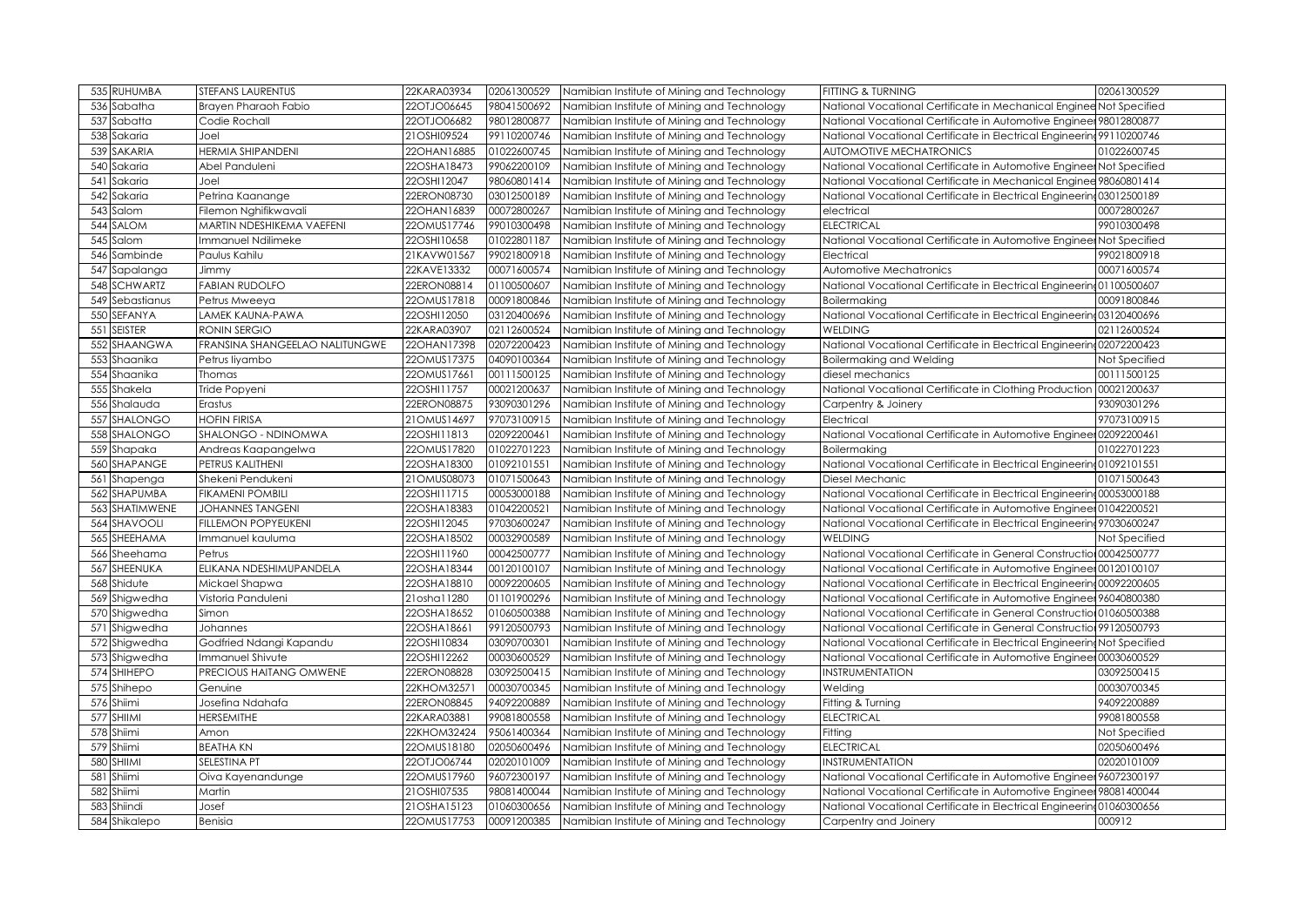| 585 Shikomba           | Petrus Nangolo                | 22OSHI11816   | 04081400156 | Namibian Institute of Mining and Technology | National Vocational Certificate in Automotive Engineer 04081400156      |               |
|------------------------|-------------------------------|---------------|-------------|---------------------------------------------|-------------------------------------------------------------------------|---------------|
| 586<br><b>SHIKONGO</b> | <b>JOHANNA</b>                | 19Kara00649   | 98102000198 | Namibian Institute of Mining and Technology | National Vocational Certificate in Electrical Engineering 98102000198   |               |
| 587 Shikongo           | Salmon                        | 21OSHI07553   | 02051600929 | Namibian Institute of Mining and Technology | National Vocational Certificate in Mechanical Enginee 02051600929       |               |
| 588<br><b>SHIKONGO</b> | ELIFAS N                      | 22OMUS17692   | 01060601346 | Namibian Institute of Mining and Technology | boilermiker                                                             | 01060601346   |
| 589<br>SHIKONGO        | <b>FILLEMON SHILONGO</b>      | 22OMUS18236   | 98092801053 | Namibian Institute of Mining and Technology | <b>WELDING</b>                                                          | 98092801053   |
| 590<br><b>SHIKONGO</b> | ALFEUS SHATIPAMBA             | 22OSHI11726   | 98050900479 | Namibian Institute of Mining and Technology | National Vocational Certificate in Electrical Engineering 98050900479   |               |
| 591<br>Shikongo        | Gloria                        | 22OSHI11885   | 97012200561 | Namibian Institute of Mining and Technology | National Vocational Certificate in General Construction 97012200561     |               |
| 592 SHIKONGO           | RAUNA NDAHAMBELELA            | 21ERON04723   | 92102800601 | Namibian Institute of Mining and Technology | Welding                                                                 | 92102800601   |
| 593 SHIKUAMBI          | LOISE NDAPEWA                 | 22OSHA18717   | 02051200149 | Namibian Institute of Mining and Technology | National Vocational Certificate in Mechanical Enginee 02051200149       |               |
| 594 Shikwmhanda        | <b>Thomas Nadipite</b>        | 21 OHAN 14083 | 96120101427 | Namibian Institute of Mining and Technology | Fitter and Turnina                                                      | 96120101427   |
| 595 SHILONGO           | <b>TEODOR</b>                 | 21OSHA11845   | 96040800380 | Namibian Institute of Mining and Technology | National Vocational Certificate in Automotive Engineer 96040800380      |               |
| 596 Shilongo           | Taabitha, Tuyenikumwe         | 22OHAN17311   | 97071701091 | Namibian Institute of Mining and Technology | Fitting                                                                 | 97071701091   |
| 597 Shilongo           | mmanuel Natangwe              | 22OMUS17727   | 01112900101 | Namibian Institute of Mining and Technology | Fitting & Turning                                                       | 01112900101   |
| 598 Shilongo           | Paulus                        | 22OSHA18630   | 03092400526 | Namibian Institute of Mining and Technology | National Vocational Certificate in General Construction 03092400526     |               |
| 599 SHILULA            | MATIAS NGHISHIKUSHITYA        | 22OHAN16812   | 02061700446 | Namibian Institute of Mining and Technology | National Vocational Certificate in Electrical Engineering 02061700      |               |
| 600 SHILUNGA           | LUKAS NGHILIFAVALI            | 22OMUS18245   | 01032801042 | Namibian Institute of Mining and Technology | National Vocational Certificate in Electrical Engineering 01032801042   |               |
| SHILUNGA<br>601        | <b>WERNER KAUFIWETU</b>       | 22OSHI11705   | 01110401019 | Namibian Institute of Mining and Technology | National Vocational Certificate in Mechanical Enginee 01110401019       |               |
| 602 Shimbilinga        | Johannes                      | 22ERON09052   | 03092300122 | Namibian Institute of Mining and Technology | <b>ELECTRICAL</b>                                                       | 03092300122   |
| Shimooli<br>603        | Antonius                      | 22OSHA18631   | 02080400738 | Namibian Institute of Mining and Technology | National Vocational Certificate in General Construction 02080400738     |               |
| 604 Shimwafeni         | Collen Tuyenikumye            | 21KHOM14515   | 00011400110 | Namibian Institute of Mining and Technology | Instrumentation                                                         | 00011400110   |
| SHINANA<br>605         | SAKARIA NGHINDENGWA           | 22OHAN16823   | 01101801034 | Namibian Institute of Mining and Technology | <b>ELECTRICAL</b>                                                       | 01101801034   |
| SHINANA<br>606         | <b>HENRYSON TULIMEWILIKO</b>  | 22OMUS17777   | 99021901207 | Namibian Institute of Mining and Technology | welder                                                                  | 99021901207   |
| SHINANA<br>607         | SEVERUS SETTA                 | 22OSHI12080   | 00092201415 | Namibian Institute of Mining and Technology | AUTOMATIC MECHANATRONICS                                                | 00092201415   |
| SHIPAH<br>608          | Alfeus                        | 21OHAN12989   | 02070500737 | Namibian Institute of Mining and Technology | <b>BOILERMAKER</b>                                                      | 02070500737   |
| Shipale<br>609         | Meinhard                      | 22OSHI12165   | 02122000562 | Namibian Institute of Mining and Technology | Plumbing and Sheet Metal                                                | 02122000562   |
| 610 SHIPANGA           | <b>TUMIINDJE OMMA ERASTUS</b> | 22KHOM31830   | 99081900994 | Namibian Institute of Mining and Technology | <b>BOILERMAKER</b>                                                      | 99081900994   |
| 611<br>Shipena         | Amenge                        | 21OMUS08496   | 99122100393 | Namibian Institute of Mining and Technology | AUTOMOTIVE MECHANOTRONICS                                               | 99122100393   |
| 612 Shipena            | Matheus                       | 22OSHI11877   | 02063000123 | Namibian Institute of Mining and Technology | National Vocational Certificate in General Construction 02063000123     |               |
| 613 Shithigona         | Fanuel                        | 22OMUS17857   | 96011501702 | Namibian Institute of Mining and Technology | Automotive Mechatronic                                                  | Not Specified |
| 614 SHITONGENI         | IMMANUEL EFEINGE              | 22OMUS18177   | 98032000593 | Namibian Institute of Mining and Technology | National Vocational Certificate in Mechanical Enginee 98032000593       |               |
| 615 shituleipo         | petrus mwashindange           | 21OHAN06462   | 00041300254 | Namibian Institute of Mining and Technology | Autotronics                                                             | 00041300254   |
| 616 SHITULENI          | THEOPHILUS SHIMWEONDUBO       | 22OSHI11672   | 03100700341 | Namibian Institute of Mining and Technology | National Vocational Certificate in Mechanical Enginee 03100700341       |               |
| 617 Shitumbuleni       | Josefat Metumo                | 22OHAN16196   | 01111200815 | Namibian Institute of Mining and Technology | National Vocational Certificate in Electrical Engineering Not Specified |               |
| 618 SHIVUTE            | Mateus Shaningwa              | 21KHOM24003   | 02112600915 | Namibian Institute of Mining and Technology | AIRCONDITIONING AND REFRIGERATION                                       | 02112600915   |
| 619 SHIVUTE            | <b>WENDELINUS KALUMBU</b>     | 21OSHA15449   | 00042300347 | Namibian Institute of Mining and Technology | National Vocational Certificate in Automotive Engineer 00042300347      |               |
| 620 Shivute            | Senja                         | 22OMUS17756   | 96051601082 | Namibian Institute of Mining and Technology | Plumbing and Sheet Metal                                                | 96051601082   |
| Shivute<br>621         | Festus Muyenga                | 22OMUS17870   | 00090900766 | Namibian Institute of Mining and Technology | Automotive Mechatronics                                                 | Not Specified |
| 622 Shivute            | Malakia                       | 22OSHA18417   | 00021600376 | Namibian Institute of Mining and Technology | Welding                                                                 | 00021600376   |
| 623 Shiwalo            | Josia Mandala                 | 22ERON08779   | 01122600038 | Namibian Institute of Mining and Technology | Boilermaking                                                            | 01122600038   |
| 624 Shiwalo            | Frans Uupindi                 | 22OMUS17915   | 96100400472 | Namibian Institute of Mining and Technology | National Vocational Certificate in Automotive Engineer 96100400472      |               |
| 625<br>SHIWEDA         | ARAN                          | 22OHAN16898   | 95111301151 | Namibian Institute of Mining and Technology | <b>WELDING</b>                                                          | 95111301151   |
| 626 Shiweda            | Gottlieb Armas Tangeniomwene  | 22OHAN17130   | 03101500613 | Namibian Institute of Mining and Technology | Fitting & Turning                                                       | 03101500613   |
| 627<br>SHIXWANDA       | SAMWEL NGHIFIKEPUNYE          | 22OSHA18635   | 01060300777 | Namibian Institute of Mining and Technology | National Vocational Certificate in Mechanical Enginee 01060300777       |               |
| 628 SHIYUKIFENI        | <b>JOHANNES</b>               | 22OHAN17377   | 03062800216 | Namibian Institute of Mining and Technology | instrumentation                                                         | 03062800216   |
| <b>629 SHOIKUTI</b>    | <b>DANIEL</b>                 | 22OHAN17114   | 95080501127 | Namibian Institute of Mining and Technology | <b>BRICKLAYING &amp; PLASTERING</b>                                     | 95080501127   |
| 630 SHOOMBE            | PINEHAS SHUUTHENI             | 22OMUS18329   | 04060900346 | Namibian Institute of Mining and Technology | National Vocational Certificate in Automotive Engineer 04060900346      |               |
| SHOOPALA<br>631        | <b>DAVID FIINDJE</b>          | 22OSHI11957   | 01011900707 | Namibian Institute of Mining and Technology | National Vocational Certificate in General Construction01011900707      |               |
| 632 Shooya             | Leevi Natangwe                | 22OMUS18340   | 99032500651 | Namibian Institute of Mining and Technology | Plumbing & Sheet Metal                                                  | 99032500651   |
| <b>SHOWA</b><br>633    | SHOWA IMMANUEL K E            | 22OSHI11811   | 01070700525 | Namibian Institute of Mining and Technology | National Vocational Certificate in Automotive Engineer 01070700525      |               |
| 634 Shuumbili          | Salom Nghiwanwa               | 22OSHI11673   | 00070300984 | Namibian Institute of Mining and Technology | National Vocational Certificate in Mechanical Enginee 00070300984       |               |
|                        |                               |               |             |                                             |                                                                         |               |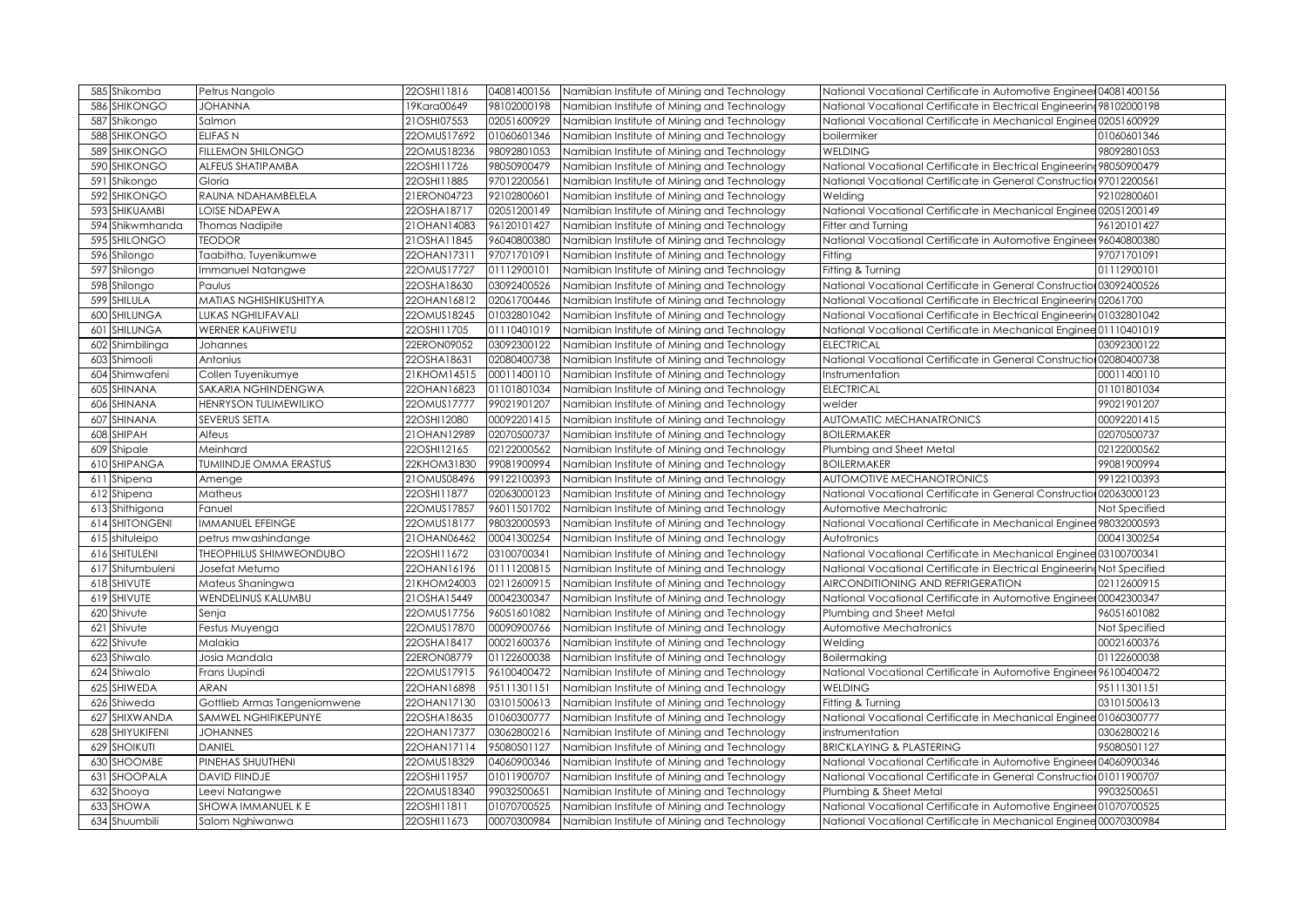| 635 SHUUMBWA            | <b>AUGUSTE NDESHIPANDA</b>                        | 22OSHI11700                | 92092400282                | Namibian Institute of Mining and Technology<br>National Vocational Certificate in Mechanical Enginee 92092400282                                                                       |               |
|-------------------------|---------------------------------------------------|----------------------------|----------------------------|----------------------------------------------------------------------------------------------------------------------------------------------------------------------------------------|---------------|
| 636 Shuuveni            | Tobias                                            | 22OMUS18105                | 92020600463                | Namibian Institute of Mining and Technology<br>National Vocational Certificate in Mechanical Enginee Not Specified                                                                     |               |
| 637 Simeon              | Nghisheefa                                        | 22ERON08821                | 03070700586                | Namibian Institute of Mining and Technology<br>Boilermaking                                                                                                                            | 03070700586   |
| 638 SIMEON              | <b>MARTIN</b>                                     | 22OSHI11709                | 96011400353                | National Vocational Certificate in Automotive Engineer 96011400353<br>Namibian Institute of Mining and Technology                                                                      |               |
| 639<br>Simon            | Simon                                             | 17Khom06752                | 95082100076                | Namibian Institute of Mining and Technology<br>Electrical                                                                                                                              | 95082100076   |
| 640<br>Simon            | Victory Twakulilwa Nghikefelwa                    | 22ERON08781                | 02062700636                | Namibian Institute of Mining and Technology<br>Boilermaking                                                                                                                            | 02062700636   |
| SIMON<br>641            | HARRY ONKUGO-YEPONGO                              | 22ERON08864                | 03091900487                | National Vocational Certificate in Electrical Engineering 03091900487<br>Namibian Institute of Mining and Technology                                                                   |               |
| 642<br>Simon            | Epafras                                           | 22ERON08893                | 98042201362                | Namibian Institute of Mining and Technology<br>Plumbing and Sheet Metal                                                                                                                | 98042201362   |
| SIMON<br>643            | <b>JACQUES JURGENS</b>                            | 22ERON09002                | 03011100101                | Namibian Institute of Mining and Technology<br>AUTOMOTIVE MECHANATRONICS                                                                                                               | 03011100101   |
| 644<br>Simon            | Ricky                                             | 22HARD02153                | 01061400301                | Namibian Institute of Mining and Technology<br>Fitting                                                                                                                                 | Not Specified |
| Simon<br>645            | Kalushu                                           | 22OMUS17660                | 99033100827                | Namibian Institute of Mining and Technology<br>Auto Mechanics                                                                                                                          | 99033100827   |
| 646<br>SIMON            | <b>LINIAS</b>                                     | 22OMUS17705                | 97110401081                | <b>AUTOMOTIVE MECHATRONICS</b><br>Namibian Institute of Mining and Technology                                                                                                          | 97110401081   |
| sitapata<br>647         | simasiku                                          | 21OMUS15010                | 98120800842                | Namibian Institute of Mining and Technology<br>autotronics                                                                                                                             | 98120800842   |
| SITENTU<br>648          | <b>BENHARD MWAMBU</b>                             | 22KAVW02764                | 99062100961                | Namibian Institute of Mining and Technology<br>welding                                                                                                                                 | 99062100961   |
| SOMAES<br>649           | <b>DADIANA ZEBEDIANA</b>                          | 22ERON09012                | 03031800621                | Namibian Institute of Mining and Technology<br>Instrumentation                                                                                                                         | 03031800621   |
| 650<br>Somseb           | Evander                                           | 21ERON03586                | 02080201158                | Namibian Institute of Mining and Technology<br>Electrical                                                                                                                              | Not Specified |
| Stefanus<br>651         | Leonard                                           | 22OHAN16877                | 95032500976                | Namibian Institute of Mining and Technology<br>Carpentry and Joinery                                                                                                                   | 95032500976   |
| <b>SWARTBOOI</b><br>652 | <b>LAFRENZ CORNELIUS</b>                          | 22KARA03909                | 01011900157                | Namibian Institute of Mining and Technology<br>FITTING & TURNING                                                                                                                       | 63052100289   |
| Swartz<br>653           | Marshall Nimrod                                   | 22ERON08987                | 98010500305                | Namibian Institute of Mining and Technology<br>National Vocational Certificate in Electrical Engineering 98010500305                                                                   |               |
| 654 Taamba              | Patrik                                            | 21OSHA08989                | 99013100449                | Namibian Institute of Mining and Technology<br>National Vocational Certificate in General Construction 99013100449                                                                     |               |
| Tangeni<br>655          | Max Tangeni                                       | 22OSHA18632                | 97032600627                | Namibian Institute of Mining and Technology<br>Automotive Mechatronics                                                                                                                 | 97032600627   |
| 656<br>Tataati          | Vhilho Veneno                                     | 22ERON08980                | 02060300247                | National Vocational Certificate in Electrical Engineering 02060300247<br>Namibian Institute of Mining and Technology                                                                   |               |
| Taurob<br>657           | Andy                                              | 22ERON08782                | 03100700527                | Namibian Institute of Mining and Technology<br>Boilermaking                                                                                                                            | 03100700527   |
| <b>TAWII</b><br>658     | FILLIPUS LINNEKELA                                | 21 OHAN 10062              | 02031000087                | Namibian Institute of Mining and Technology<br>Electrical                                                                                                                              | 02031000087   |
| <b>TEELELENI</b><br>659 | <b>TOMAS WEDEIKOVALI</b>                          | 22OHAN17378                | 98022401177                | <b>AUTOMOTIVE MECHATRONICS</b><br>Namibian Institute of Mining and Technology                                                                                                          | 98022401177   |
| 660<br>Teodor           | Morning, Oscar                                    | 22OSHI11949                | 00091900816                | National Vocational Certificate in Mechanical Enginee Not Specified<br>Namibian Institute of Mining and Technology                                                                     |               |
| <b>TEOFELUS</b><br>661  | Titus Tangi                                       | 21OSHA16287                | 98090901131                | Namibian Institute of Mining and Technology<br>National Vocational Certificate in Electrical Engineering None                                                                          |               |
| 662<br>Tetekela         | Lukas Ndinondjene                                 | 22OHAN15546                | 02112900471                | Namibian Institute of Mining and Technology<br>diesel mechanics                                                                                                                        | 02112900471   |
| <b>THIMOTEUS</b><br>663 | <b>WILHELM</b>                                    | 22OSHA18337                | 00052600734                | National Vocational Certificate in Automotive Enginee 00052600734<br>Namibian Institute of Mining and Technology                                                                       |               |
| 664 THOMAS              | <b>DAIMIAN</b>                                    | 22KHOM32591                | 02091201545                | Namibian Institute of Mining and Technology<br><b>AUTOMOTIVE MECHANOTRONICS</b>                                                                                                        | 0291201545    |
| Thomas<br>665           | Paulus Popyeni                                    | 22OMUS17833                | 03022400179                | Namibian Institute of Mining and Technology<br>Boilermaking                                                                                                                            | 03022400179   |
| <b>666 TIMOTEUS</b>     | <b>MARIA MPINGANA</b>                             | 22KHOM32156                | 97101200788                | Namibian Institute of Mining and Technology<br>AIRCONDITIONING AND REFRIGERATION                                                                                                       | 97101200788   |
| <b>TIMOTEUS</b><br>667  | <b>TOBIAS LENIN</b>                               | 22OMUS17655                | 00082000751                | Namibian Institute of Mining and Technology<br><b>AUTOMOTIVE MECHATRONICS</b>                                                                                                          | 00082000751   |
| Timoteus<br>668         | Dominikus                                         | 21OSHA09460                | 99122301054                | Namibian Institute of Mining and Technology<br>National Vocational Certificate in Automotive Engineer Not Specified                                                                    |               |
| 669 TITUS               | <b>LYDIA</b>                                      | 22OSHA18583                | 01070900516                | Namibian Institute of Mining and Technology<br>National Vocational Certificate in Electrical Engineering 01070900516                                                                   |               |
| 670 titus               | sakaria                                           | 22OSHI11815                | 02011200253                | Namibian Institute of Mining and Technology<br>autotronics                                                                                                                             | 02011200253   |
| Tjalivala<br>671        | Hivathingila                                      | 22OMUS17688                | 98021200995                | Namibian Institute of Mining and Technology<br>Automotive Mechatronics                                                                                                                 | 98021200995   |
| 672 Tjiriange           | Vekotora                                          | 22ERON09351                | 02032100867                | Namibian Institute of Mining and Technology<br>Instrumentation                                                                                                                         | 02032100867   |
| <b>TJITURA</b><br>673   | <b>KAVERIIRA ROONEY</b>                           | 22KUNE03211                | 01011100762                | Namibian Institute of Mining and Technology<br>AIRCONDITIONING AND REFRIGERATION                                                                                                       | 01011100762   |
| 674 TJIUMA              | <b>ESTER</b>                                      | 22OHAN17131                | 94021300047                | Namibian Institute of Mining and Technology<br>INSTRUMENTATION                                                                                                                         | 94021300047   |
| 675<br>Tjomazeye        | Maiuorongana                                      | 22OTJO06705                | 00060500751                | Namibian Institute of Mining and Technology<br>Fitting & Turning                                                                                                                       | 00060500751   |
| 676 Tjunduwa            | Kleopas Linomatha                                 | 22OMUS18160                | 01112400133                | Namibian Institute of Mining and Technology<br>National Vocational Certificate in Electrical Engineering 01112400133                                                                   |               |
| 677 Tobias              | Epafras Kalipo                                    | 21OMUS14849                | 99062200435                | Namibian Institute of Mining and Technology<br>MILLWRIGHT ELECTRICAL                                                                                                                   | 99062200435   |
| 678 TOBIAS              | <b>SHININGENI PAULUS</b>                          | 21OMUS14914                | 97062101297                | Namibian Institute of Mining and Technology<br>Automotive Mechatronics                                                                                                                 | 97062101297   |
| 679 Tobias              | Johannes NT                                       | 22OSHI11804                | 98100300291                | Namibian Institute of Mining and Technology<br>Welding                                                                                                                                 | 98100300291   |
| 680<br>Tomas            | Ananias Mweshininga                               | 21OMUS14852                | 99102100037                | Namibian Institute of Mining and Technology<br>Millwright                                                                                                                              | 99102100037   |
| 681<br>Tomas            | Samuel Hangaleni                                  | 22KHOM32565                | 00021800626                | Millwright<br>Namibian Institute of Mining and Technology                                                                                                                              | 00021800626   |
|                         |                                                   |                            |                            | National Vocational Certificate in Mechanical Enginee 01040600956<br>Namibian Institute of Mining and Technology                                                                       |               |
| 682<br><b>TOMAS</b>     | SHUUYA NATANAEL                                   | 22OMUS17886                | 01040600956                |                                                                                                                                                                                        |               |
| 683<br>684 Tutaleni     | <b>TSHININGAYAMWHENRY NDINEKWATHO</b><br>Johannes | 22OMUS17793<br>22OMUS18494 | 00021199160<br>96121400986 | <b>AUTOTRONICS</b><br>Namibian Institute of Mining and Technology<br>National Vocational Certificate in Automotive Engineer 96121400986<br>Namibian Institute of Mining and Technology | 00021100160   |